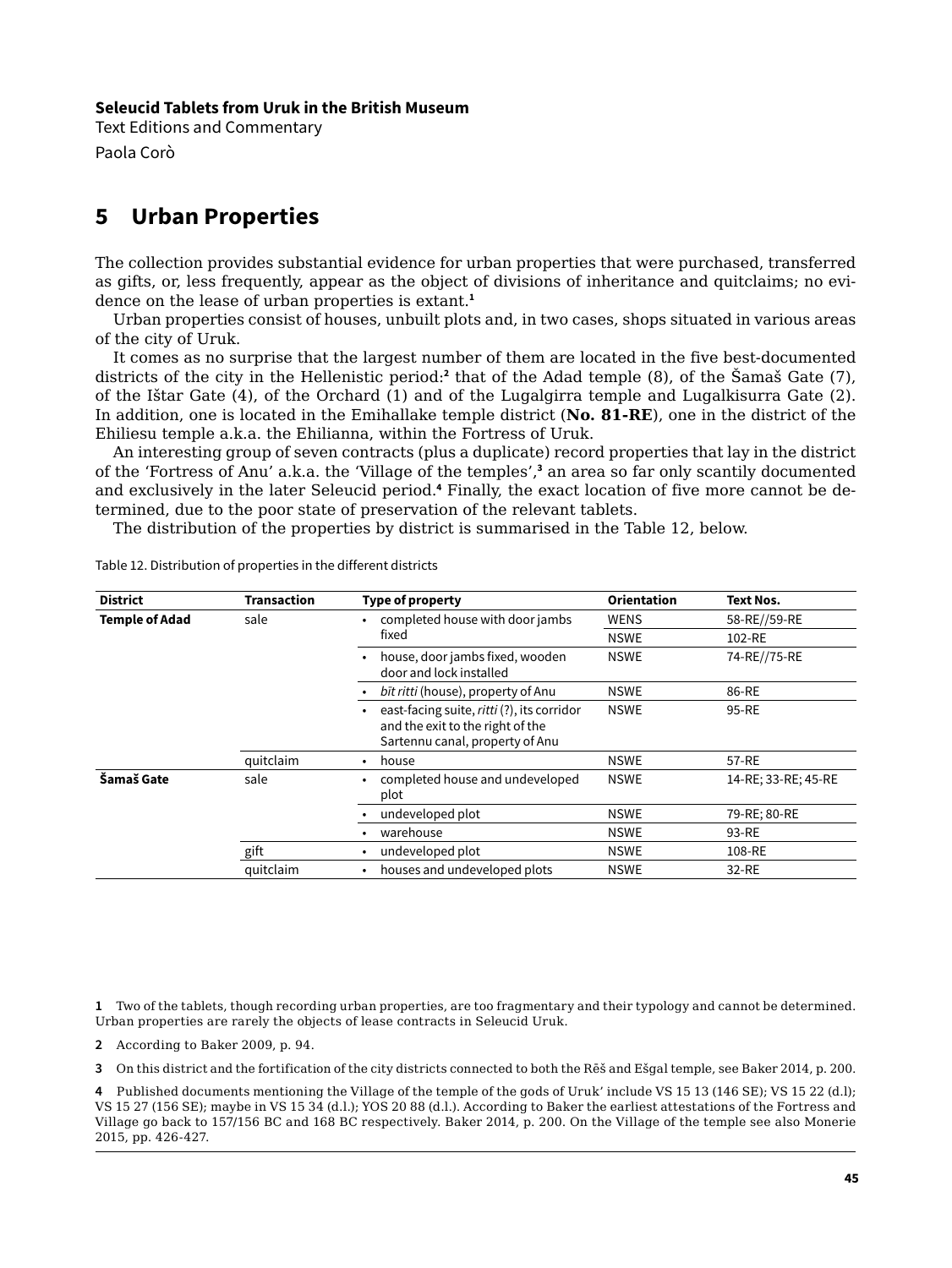| <b>District</b>                                                        | <b>Transaction</b>                        | Type of property                                                               | <b>Orientation</b> | <b>Text Nos.</b> |
|------------------------------------------------------------------------|-------------------------------------------|--------------------------------------------------------------------------------|--------------------|------------------|
| Ištar Gate                                                             | sale                                      | bīt ritti house, door jambs fixed,<br>$\bullet$<br>roofed-house, door and lock | <b>NSWE</b>        | $3-RE$           |
|                                                                        |                                           | house and undeveloped plot                                                     | <b>WENS</b>        | 63-RE            |
|                                                                        |                                           | undeveloped plot                                                               | <b>NSWE</b>        | 37-RE            |
|                                                                        | sale ana bīt rittūtu                      | bīt ritti, property of Anu, completed<br>$\bullet$<br>house                    | <b>NSWE</b>        | 92-RE            |
| <b>Fortress of Anu alias</b>                                           | sale ana bīt rittūtu                      | bīt ritti, property of Anu, completed<br>$\bullet$                             | <b>NSWE</b>        | 99-RE            |
| Village of the temples,<br>in the Ešgal temple                         |                                           | bīt ritti house, passageway and<br>courtyard, property of Anu, completed       |                    | 100-RE//101-RE   |
|                                                                        |                                           | bīt ritti (house, property of Anu)                                             | <b>NSWE</b>        | 105-RE           |
| <b>Fortress of Anu alias</b><br>Village of the temples,<br>within Uruk | sale ana bīt rittūtu                      | bīt ritti, property of Anu, undeveloped<br>$\bullet$<br>plot                   |                    | 104-RE           |
| Hiliesu temple alias<br>Hilianna temple,<br>within the wall of Uruk    | sale ana bīt rittūtu $\cdot$              | bīt ritti suite facing est, alley<br>and undeveloped plot, property of Anu     | <b>NSWE</b>        | 103-RE           |
| <b>Village district</b>                                                | allocations ana bit .                     | undeveloped plots, property of Anu                                             | <b>NSWE</b>        | 97-RE            |
| Ešgal temple                                                           | rittūtu, subject to<br>special conditions |                                                                                |                    | 96-RE            |
| <b>Temple of Lugalgirra</b>                                            | sale                                      | house<br>$\bullet$                                                             | <b>NSWE</b>        | 36-RE            |
| <b>Mihallake Temple</b>                                                | sale                                      | undeveloped plot<br>$\bullet$                                                  | <b>NSWE</b>        | 81-RE            |
| Lugalkisurra Gate                                                      | division                                  | undeveloped plot divided with<br>a partition wall                              | <b>WENS</b>        | 6-RE             |
| <b>Market Gate</b>                                                     | sale                                      | undeveloped plot<br>$\bullet$                                                  | <b>NSWE</b>        | 27-RE            |
| Orchard (kirimahhu)                                                    | sale                                      | completed house and undeveloped<br>$\bullet$<br>plot (and?) courtyard          | <b>NSWE</b>        | 65-RE            |
| <b>Name lost</b>                                                       | sale                                      | house and undeveloped plot<br>$\bullet$                                        | <b>NSWE</b>        | 42-RE            |
|                                                                        |                                           | house<br>$\bullet$                                                             | lost               | 46-RE            |
|                                                                        |                                           | completed shop<br>$\bullet$                                                    | <b>WENS</b>        | 60-RE            |
|                                                                        | lost                                      | house and undeveloped plot<br>$\bullet$                                        | lost               | 21-RE            |
|                                                                        |                                           | undeveloped plot<br>$\bullet$                                                  | <b>NSWE</b>        | 113-RE           |

# **5.1 Description and Orientation**

As is typical for contracts from Hellenistic Uruk, the description of the properties that are the object of transactions includes, in addition to the indication of the district where the property is located, the indication of the neighbouring properties, either referring to their ownership status or to a significant boundary element adjoining it (e.g. a street, a canal, etc).

The terminology distinguishes between upper and lower *šiddu* (uš) and upper and lower *pūtu* (sag.ki), i.e. the fronts and the sides of the property (usually translated as 'upper/lower long side or length; and upper/lower short side or width' respectively). The fronts and the sides are a fixed sequence of pairs, with the long sides always coming first, as is clear from the following example (**No. 37-RE**: 3-12).

[…] **23 cubits**, the upper long side, to the **north**, adjoining the access-way of Anu-abu-utēr/ Nanāya-iddin, the buyer of this unbuilt plot; **23 cubits** the lower long side, to the **south**, adjoining the house of Nidinti-Anu/Rabi-Anu; **22 cubits** the upper short side, to the **west**, adjoining the house of Ana-rabûti-Anu/Nanāya-iddin and adjoining the house of Anu-ab-utēr/Nanāya-iddin, the buyer of this unbuilt plot; **22 cubits** the lower short side, to the **east**, adjoining the street of the bank of the Ištar canal; total: 23 cubits the lengths, 22 cubits the widths, (is the) measurement of this unbuilt plot: this unbuilt plot, as much as it is, all of it […].

The dimensions of the sides are offered in cubits. It is clear from the documents providing the dimensions of the sides that the term long side and short side reflected the actual size of the sides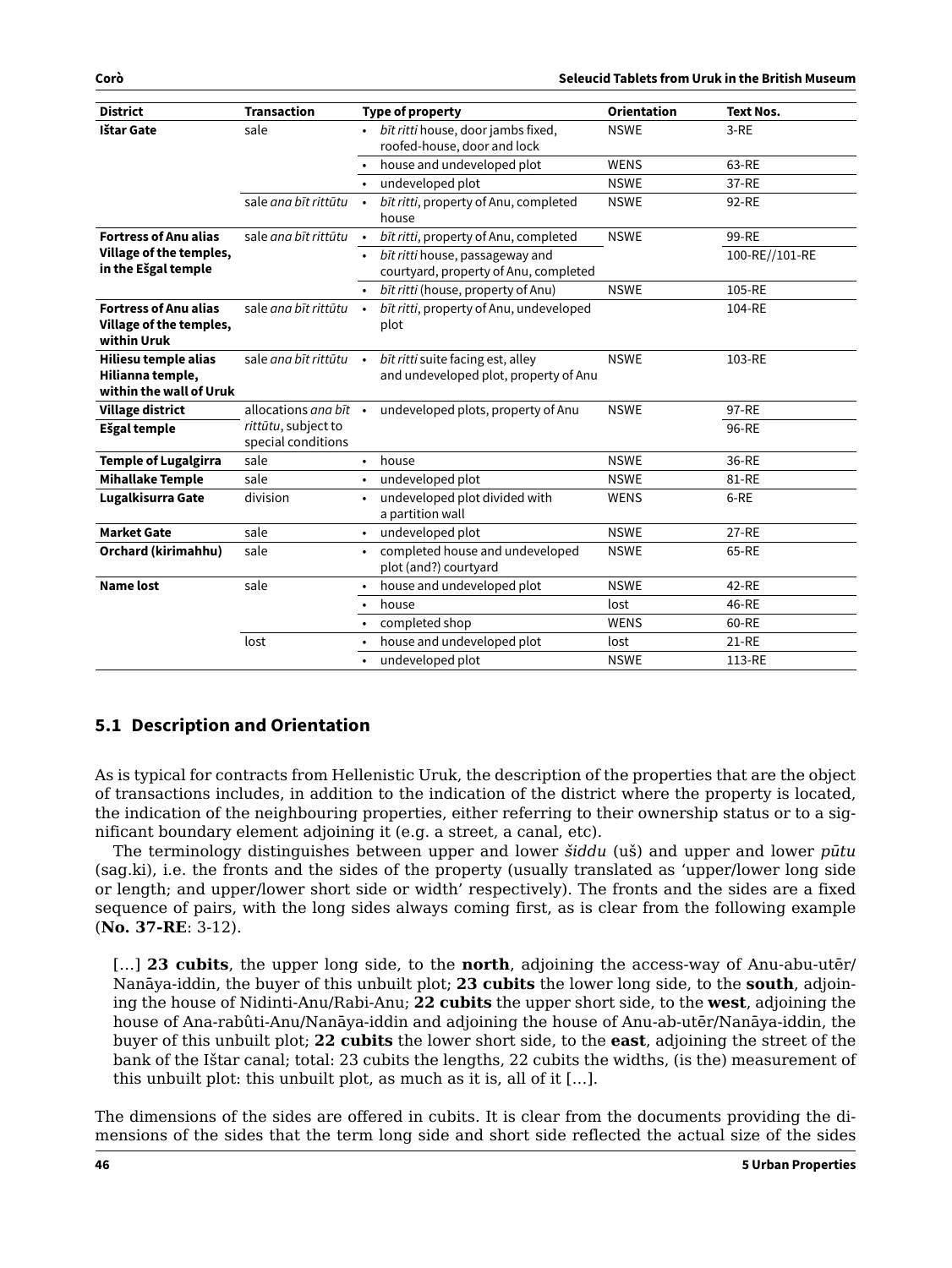of the property; this also applied to those cases where the property was irregularly shaped, being conceived as the sum of two or more contiguous blocks. The fact that the distinction between long and short sides represented a standard feature in the description of the properties is underlined by the application of this terminology also to square properties.**<sup>5</sup>**

Moreover, the scribal tradition of recording the fronts first, followed by the sides, has a bearing on the description of the orientation of the property. Most frequently the long sides of the property were the northern and the southern ones, so that many contracts feature a 'NSWE-pattern'. When the opposite is true, and the longer sides lay to the west and east, the description has a 'WENS-pattern', with the western and eastern borders described first, followed by the northern and southern ones, as in **No. 6-RE**: 2-6:

[…] **24 cubits** the upper long side to the **west**, adjoining the house of Nidinti-Anu/Anu-ahu-ittannu; **24 cubits** the lower long side, to the **east**, adjoining the house of Anu-bēlšunu/Šamaš-ēṭir; **2 5/6 cubits**, the upper short side to the **north**, adjoining the undeveloped plot of Mušallim-Anu/Anuahu-ittannu; **2 5/6 cubits** the lower short side, to the **south**, adjoining the undeveloped plot of Anu-bēlšunu/Šamaš-ēṭir […].

Four contracts (plus a duplicate of one of them) in the BM collection describe the property that is their object according to the 'WENS-pattern'. A synthesis of the orientation-patterns of the properties in the BM collection is offered in Table 13:

Table 13. Orientation-pattern of urban properties

| <b>Orientation</b> | Text No.                                                                                      |
|--------------------|-----------------------------------------------------------------------------------------------|
| <b>WENS</b>        | 6-RE; 63-RE; 58-RE//59-RE; 60-RE                                                              |
| <b>NSWE</b>        | 14-RE; 3-RE; 42-RE; 27-RE; 32-RE; 33-RE; 36-<br>RE; 37-RE; 45-RE; 57-RE; 65-RE; 74-RE//75-RE; |
|                    | 79-RE; 80-RE; 86-RE; 92-RE; 93-RE; 95-RE; 96-                                                 |
|                    | RE; 108-RE; 81-RE; 97-RE; 99-RE; 100-RE//101-                                                 |
|                    | RE; 102-RE; 103-RE; 104-RE; 105-RE; 113-RE                                                    |
| lost               | 21-RE; 46-RE                                                                                  |

Only in two cases (**No. 96-RE** and **No. 97-RE**) does the description not correspond to the actual size of the sides (i.e. the scribe does not turn the more common 'NSWE-pattern' into a 'WENS-pattern' in order to conform to the actual size of the sides).

Unsurprisingly, the two documents are written by the same scribe and they are the only extant examples of allocation of tenured property from Hellenistic Uruk that have come down to us; another point worth stressing is that in the two tablets the scribe uses numerals to indicate the points of the compass instead of the more common logograms.**<sup>6</sup>**

In the corpus from Hellenistic Uruk a substantial number of contracts supply no dimensions at all for the properties:**<sup>7</sup>** this also applies to some of the properties in the BM collection (see Table 14). The reference to the compass directions, conversely, is never omitted from the description of the property, probably because of the relevance of topographical features for the correct identification of the property.**<sup>8</sup>**

**6** For the editions of the two texts, see below. Other documents where numbers are used instead of logograms for the point of the compass include: YOS 20 88; BiMes 24 35; BRM 2 41, 43 and 45; VS 15 24 and 30; NCTU 5. In OECT 9 10 and 41, VS 15 34 and 50 a mixture of the two systems is used.

**7** See Baker 2011, p. 319, where the datum has been interpreted in connection to taxation as a possible indication that in the Hellenistic period it is the value of the property and not its size that is relevant for levying taxes.

**8** Baker 2011, p. 319.

**5 Urban Properties 47**

**<sup>5</sup>** Baker 2011, pp. 307-317. On the use of this terminology in an agricultural context see Liverani 1996 (esp. pp. 33-39). For Uruk in the Neo-Babylonian period, in particular, Cocquerillat 1968, pp. 15-25; interesting comparisons are available for Nuzi (Zaccagnini 1979) and Emar (Mori 2003).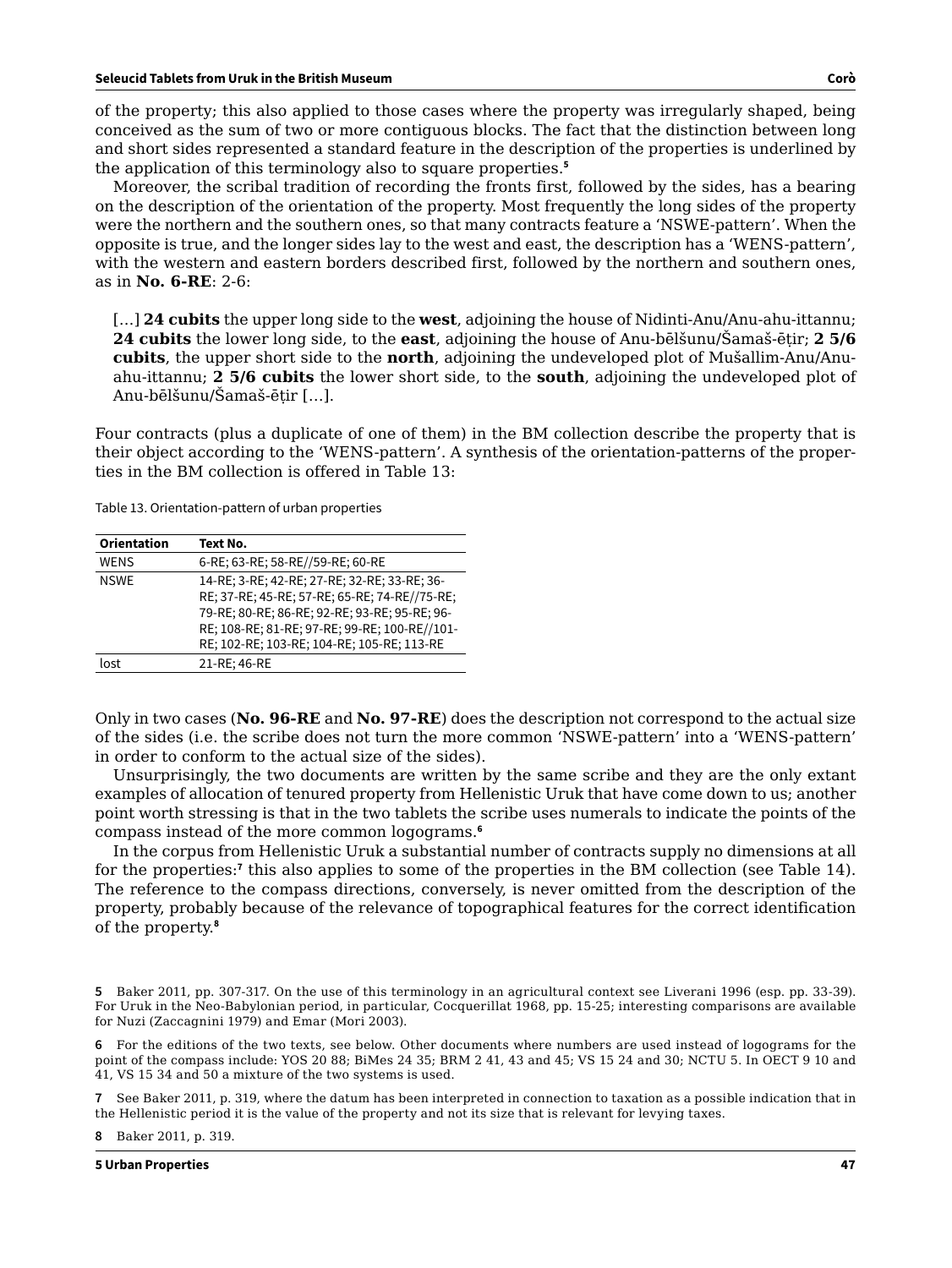| Text         | <b>Orientation</b> |  |
|--------------|--------------------|--|
| 32-RE        | <b>NSWE</b>        |  |
| 74-RE//75-RE | <b>NSWE</b>        |  |
| 79-RE        | <b>NSWE</b>        |  |
| 80-RE        | <b>NSWE</b>        |  |
| 86-RE        | <b>NSWE</b>        |  |
| 92-RE        | <b>NSWE</b>        |  |
| 95-RE        | <b>NSWE</b>        |  |
| 99-RE        | <b>NSWE</b>        |  |
| 102-RE       | <b>NSWE</b>        |  |
| 105-RE       | <b>NSWE</b>        |  |
|              |                    |  |

Table 14. Documents with no measurements

## **5.2 Shape**

Twelve of the properties described in the contracts that belong to the BM collection are rectangles (see Table 15). They can be either of regular or of slightly irregular shape, as **Nos. 3-RE** and **45-RE**, where the short side to the east is slightly smaller than its western counterpart.**<sup>9</sup>** As Baker already noted with regard to the Hellenistic era conventions, small irregularities of this kind, though detailed in the description of the borders, are usually rounded up to the longer dimension in the summary section of the property's description.**<sup>10</sup>**

Only one document records a square-shaped property (**No. 36-RE**); five contracts (and two duplicates) involve properties of complex shape, described as the sum of either two or four contiguous blocks (see Table 15, for the details); six contracts do no preserve the relevant section or preserve it only partially, while ten tablets (and a duplicate) do not supply any dimensions at all (see Table 14, above). One example is anomalous (**No. 33-RE**): the size of the N/S pair of sides is in fact described, while we have no information on the dimensions of W/E pair.

Whatever their shape, the properties show a clearly prevailing orientation according to the 'NSWEpattern'. On this basis, a scenario of urban properties of mostly rectangular shape, a large number of which, with the long sides facing N, co-existed with a small group of properties whose long sides faced W, may thus be reconstructed.**<sup>11</sup>**

| <b>Shape</b>                  | <b>Size</b>                | <b>Orientation</b> | Text No. |  |
|-------------------------------|----------------------------|--------------------|----------|--|
| rectangle                     | $24 \times 25/6$           | <b>WENS</b>        | 6-RE     |  |
| rectangle                     | $23\times22$               | <b>NSWE</b>        | 37-RE    |  |
| rectangle                     | $81/3\times9$              | <b>NSWE</b>        | 93-RE    |  |
| rectangle                     | $50\times 65$              | <b>NSWE</b>        | 96-RE    |  |
| rectangle                     | $20 \times 11$             | <b>NSWE</b>        | 108-RE   |  |
| rectangle                     | $43\times10$               | <b>NSWE</b>        | 81-RE    |  |
| rectangle                     | 22×265/6                   | <b>NSWE</b>        | 97-RE    |  |
| rectangle                     | $40\times16$               | <b>NSWE</b>        | 103-RE   |  |
| rectangle                     | $40 \times 25/6$           | <b>NSWE</b>        | 104-RE   |  |
| rectangle (?)                 | $16\times5\frac{1}{2}$ (?) | <b>WENS</b>        | 60-RE    |  |
| rectangle, slightly irregular | 30×30×25×23                | <b>NSWE</b>        | $3 - RE$ |  |

Table 15. Irregularly and regularly shaped properties in the BM collection

**9 No. 03-RE**: short side to the west: 25 cubits; short side to the east: 23 cubits; in the summary section rounded up to 25 cubits; **No. 45-RE**: short side to the W: 13 5/6 cubits; short side to the east: 12 5/6 cubits; in the summary section rounded up to 13 5/6 cubits.

- **10** Baker 2011, p. 317.
- **11** Falkenstein 1941, p. 14, fn. 3.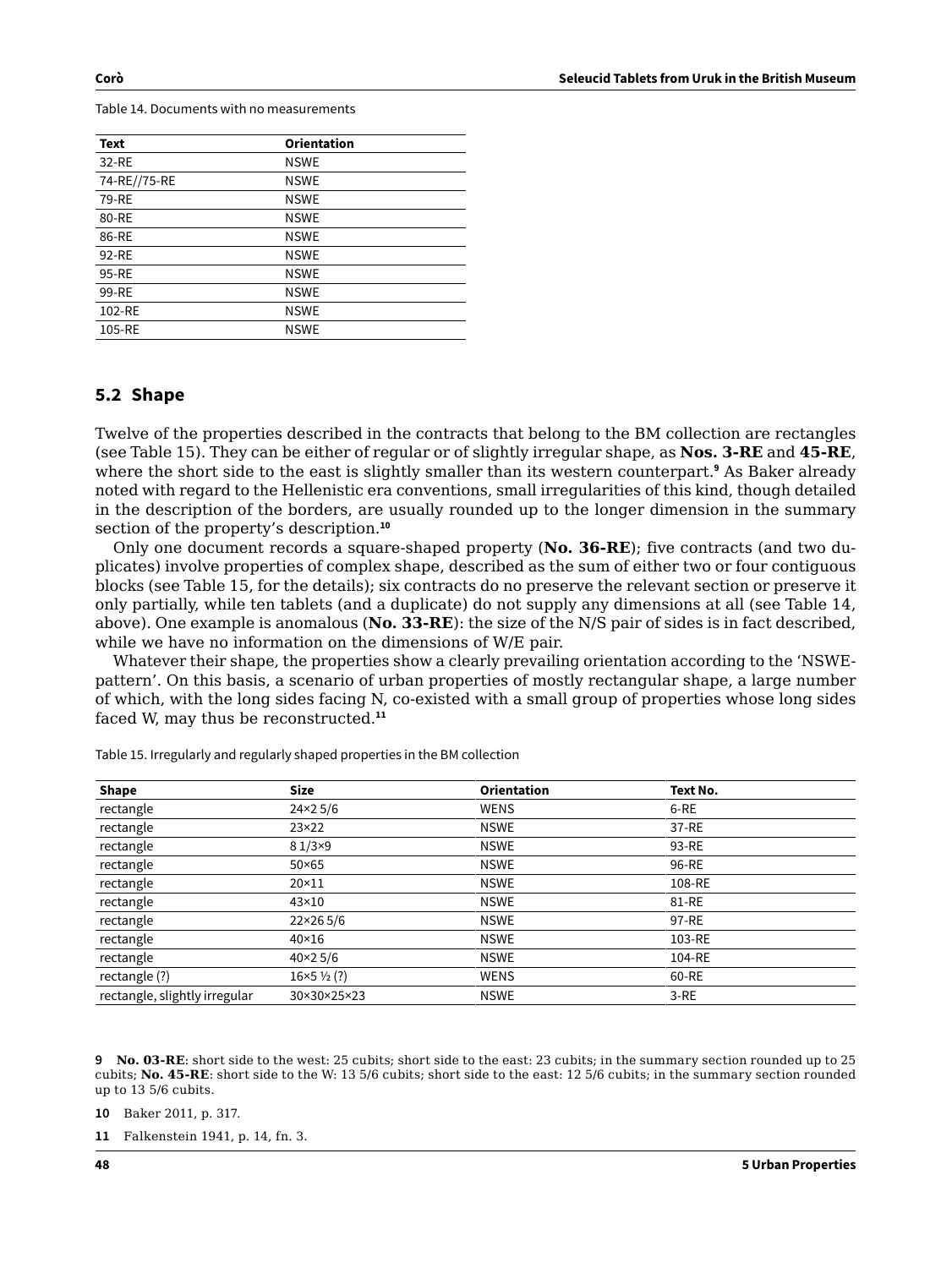#### **Seleucid Tablets from Uruk in the British Museum Corò**

| <b>Shape</b>                  | <b>Size</b>         | <b>Orientation</b> | Text No.       |
|-------------------------------|---------------------|--------------------|----------------|
| rectangle, slightly irregular | 49×49×135/6×125/6   | <b>NSWE</b>        | 45-RE          |
| square                        | 185/6               | <b>NSWE</b>        | 36-RE          |
| complex                       | 4 blocks            | <b>NSWE</b>        | 14-RE          |
| complex                       | 4 blocks            | <b>WENS</b>        | 63-RE          |
| complex                       | 2 blocks            | <b>WENS</b>        | 58-RE//59-RE   |
| complex                       | 2 blocks            | <b>NSWE</b>        | 65-RE          |
| complex                       | 2 blocks            | <b>NSWE</b>        | 100-RE//101-RE |
| anomalous                     | only N/S size given | <b>NSWE</b>        | 33-RE          |
| lost                          |                     | lost               | 42-RE          |
| lost                          | part. lost          | lost               | 21-RE          |
| lost                          | part. lost          | <b>NWSE</b>        | 27-RE          |
| lost                          |                     | lost               | 46-RE          |
| lost                          |                     | <b>NSWE</b>        | 57-RE          |
| lost                          |                     | lost               | 113-RE         |

#### **5.3 Houses**

The most represented type of property in the collection are houses. They are mainly finished (*bītu epšu*); additionally, some have door jambs fixed (**Nos. 58-RE//59-RE** and **102-RE**), wooden door and lock installed (**No. 74-RE//75-RE**); at least one is roofed (**No. 3-RE**).**<sup>12</sup>** A few are simply described as 'houses', with no further reference to their general conditions (**Nos. 46-RE**; **86-RE**; **57-RE**; **36-RE**; **105-RE**).

Nine contracts involve houses associated with an unbuilt plot of land (**Nos. 14-RE**; **33-RE**; **45-RE**; **104-RE**; **65-RE**; **63-RE**; **42-RE**; **21-RE**; **32-RE**); others are associated with different structures: a corridor and a courtyard (**Nos**. **100-RE//101-RE**); a corridor and an unbuilt plot, and an unbuilt plot (and?) a courtyard (**No. 65-RE**).**<sup>13</sup>**

| <b>Type of house</b>                                                                     | <b>Text</b>                        |
|------------------------------------------------------------------------------------------|------------------------------------|
| house                                                                                    | 46-RE; 86-RE; 57-RE; 36-RE; 105-RE |
| completed house                                                                          | 99-RE; 92-RE                       |
| completed house, door jambs fixed                                                        | 58-RE//59-RE; 102-RE               |
| house, door jambs fixed, door and lock installed                                         | 74-RE//75-RE                       |
| house, door jambs fixed, roofed, door and lock installed                                 | $3-RE$                             |
| house, corridor and courtyard, completed                                                 | 100-RE//101-RE                     |
| house(s) and undeveloped plot(s)                                                         | 63-RE; 42-RE; 21-RE; 32-RE         |
| completed house and undeveloped plot                                                     | 14-RE; 33-RE; 45-RE                |
| completed house and undeveloped plot (used as / and <sup>2</sup> ) courtyard             | 65-RE                              |
| east-facing suite, corridor and undeveloped plot                                         | 103-RE                             |
| east-facing suite, corridor, exit towards the right of the right<br>of the Sartenu canal | 95-RE                              |

Table 16. Type of houses

In **Nos. 95-RE** and **103-RE** only part of a house is the object of the transaction; this is described in both cases as 'east-facing suite': the use of a term referring to part of the house (instead of its entirety) seems to reflect the fact that the original property was in divided ownership;**14** its implications in the case of **No. 95-RE** are discussed below in § 5.3.2.

**12** See Baker forthcoming for the interpretation of the term as 'roofed'.

**13** On unbuilt urban land in the first millennium BC, see Baker 2009.

**14** Baker 2015, p. 376.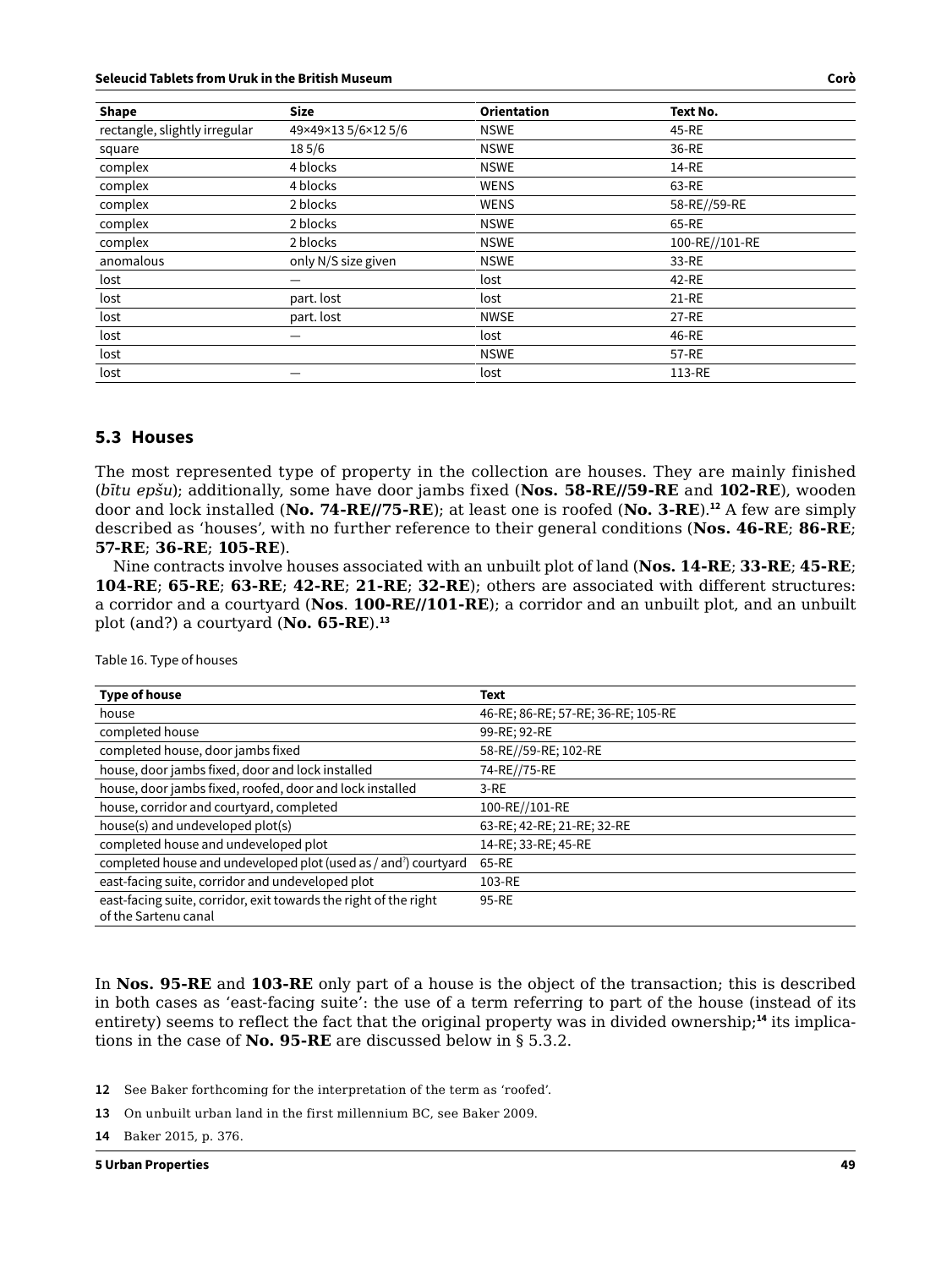To turn to **No. 103-RE**, it is clear that Idat-Anu *alias* Šalammaya, the purchaser, comes into possession of a tenured suite originally belonging to the house of Ana-rabûti-Anu, who is, in fact, still the owner of the *bīt ritti* to the south of it.

The *bīt ritti* of Ana-rabûti-Anu is located next to an unbuilt plot used as an exit both for the suite that is now being sold to Idat-Anu and for the *bīt ritti* of Ana-rabûti-Anu himself. Very unusually, the contract gives the exact size of this plot, a narrow strip measuring  $2\frac{5}{6} \times 52$  cubits (see Fig. 7).

As the contract suggests, this grants both Ana-rabûti-Anu and Idat-Anu *alias* Šalammaya an access to the major public street.

Given its strange shape and its composite nature (as it consisted of a house, an unbuilt plot and a courtyard) and since it already adjoins to the north a lesser public street, it is possible that the purchased suite was used by Idat-Anu somehow in connection to his official position as an *arad ekalli* of the temple.



Figure 7. Reconstruction of the property sold in **No. 103-RE**

#### 5.3.1 Tenured Houses

Six contracts (**Nos. 86-RE**; **105-RE**; **3-RE**; **100-RE//101-RE**; **99-RE**; **92-RE**; see Table 17) involve tenured houses, all property of Anu. One of them is located in the Adad temple district (**No. 86- RE**); two in the Ištar Gate district (**Nos. 03-RE** and **92-RE**); the remaining lay in the district of the Fortress of Anu (**Nos. 105-RE**; **100**-**RE//101-RE**; **99-RE**).

Among them, **Nos. 03-RE** and **86-RE** are formulated as ordinary sales. All the other documents include the formula specifying that the sale is conditional, i.e. the property is sold *ana bīt rittūtu*. This is also emphasised by the confirmation clause, where the house is described as 'tenured'. As we have shown elsewhere, this clause implies that the buyer undertakes the responsibility to fulfil all the obligations towards the temple connected with the property in question, not only the ownership.**<sup>15</sup>**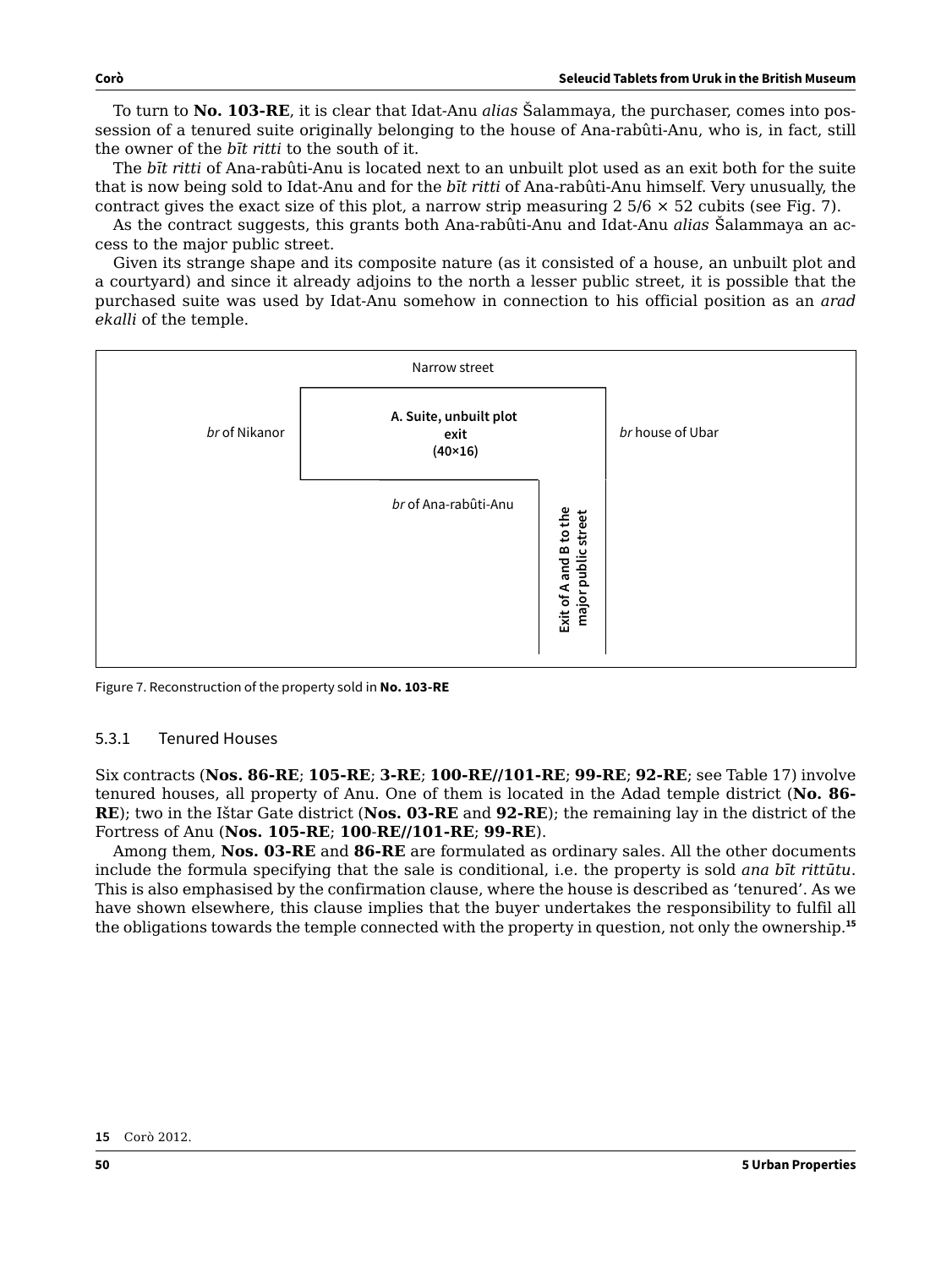Table 17. Tenured houses (all described as *bīt ritti*, *makkūr Anu*)

| Type                                                                                                                | <b>District</b>         | ana br formula | br in confirmation | <b>Text</b>    |
|---------------------------------------------------------------------------------------------------------------------|-------------------------|----------------|--------------------|----------------|
| house                                                                                                               | Adad temple             | no             | no                 | 86-RE          |
|                                                                                                                     | Village = Fortress      | yes            | yes                | 105-RE         |
| house, door jambs fixed, roofed,<br>with door and lock installed                                                    | Ištar Gate              | no             | no                 | $3 - RE$       |
| completed house                                                                                                     | Village = Fortress      | yes            | yes                | 99-RE          |
|                                                                                                                     | Ištar Gate              | yes            | yes                | 92-RE          |
| completed house, corridor and courtyard                                                                             | Village = Fortress      | yes            | yes                | 100-RE//101-RE |
| east-facing suite, corridor and<br>undeveloped plot                                                                 | Ehiliesu, aka Ehilianna | yes            | yes                | 103-RE         |
| east-facing suite, corridor, exit towards<br>the right of the right of the Sartenu canal<br>(attribution uncertain) | Adad temple             | no             | no                 | 95-RE          |

Of the two 'suites facing E' (see above, Table 17), the one in the Adad temple **No. 103-RE** was a tenured property; that in the Ehiliesu (**No. 95-RE**) probably was tenured too (but the relevant lines of the tablet are unfortunately poorly preserved).

#### 5.3.2 Completed Houses in the Temple of Adad District: The Case of No. 95-RE

The contracts that concern houses located in the Adad temple district refer only to finished houses, with the door jambs fixed and in one case (**Nos. 74-RE//75-RE**) also a wooden door and a lock installed.**<sup>16</sup>**

One transaction records a property whose state of preservation is not described; the house is labelled only 'tenured house, property of Anu' (**No. 86-RE**): I wonder whether the absence of any further indication is due to its being a tenured house.

| Type of house                                                                                                   | Text                 |
|-----------------------------------------------------------------------------------------------------------------|----------------------|
| completed house with door jambs fixed                                                                           | 58-RE//59-RE; 102-RE |
| house, door jambs fixed, wooden door and lock installed                                                         | 74-RE//75-RE         |
| bīt ritti (house), property of Anu                                                                              | 86-RE                |
| east-facing suite, ritti (?), its corridor and the alley to the right<br>of the Sartennu canal, property of Anu | 95-RE                |
| house                                                                                                           | 57-RE                |

Table 18. Houses located in the Temple of Adad district

Particularly interesting is the property object of transaction in **No. 95-RE**. The document records the purchase of a tenured 'suite, facing east', property of Anu, with its corridor and its access to the right of the Nār-Turnu canal.**<sup>17</sup>**

According to Baker, the term *bīt šadî* (lit. 'house of the east'), alongside those indicating the other directions of the compass, was used to designate part of a house; she has convincingly shown that the term referred to a location of the room opposite that indicated by its name.**<sup>18</sup>** This means that the *bīt šadî* of **No. 95-RE** was not located in the east corner of the house it belonged to, but it was an east-facing suite, thus lying in its western corner; the suite might have represented one of the small rooms of the house.

This east facing suite is bought by a woman named f Taddin-Nanāya *alias* <sup>f</sup> Hanā, the wife of Halil-Nergal/Ṣulē-Adad; the seller is Rihat-Ištar/Bagana-Anu//Hibāya, who is identified as <sup>f</sup> Taddin-Nanāya's

**<sup>16</sup>** On the properties located in the Adad temple district see Del Monte 2004; Baker 2005 and Del Monte 2000 and 2004.

**<sup>17</sup>** On this canal see the commentary to **No. 95-RE**.

**<sup>18</sup>** Baker 2013, pp. 376-385.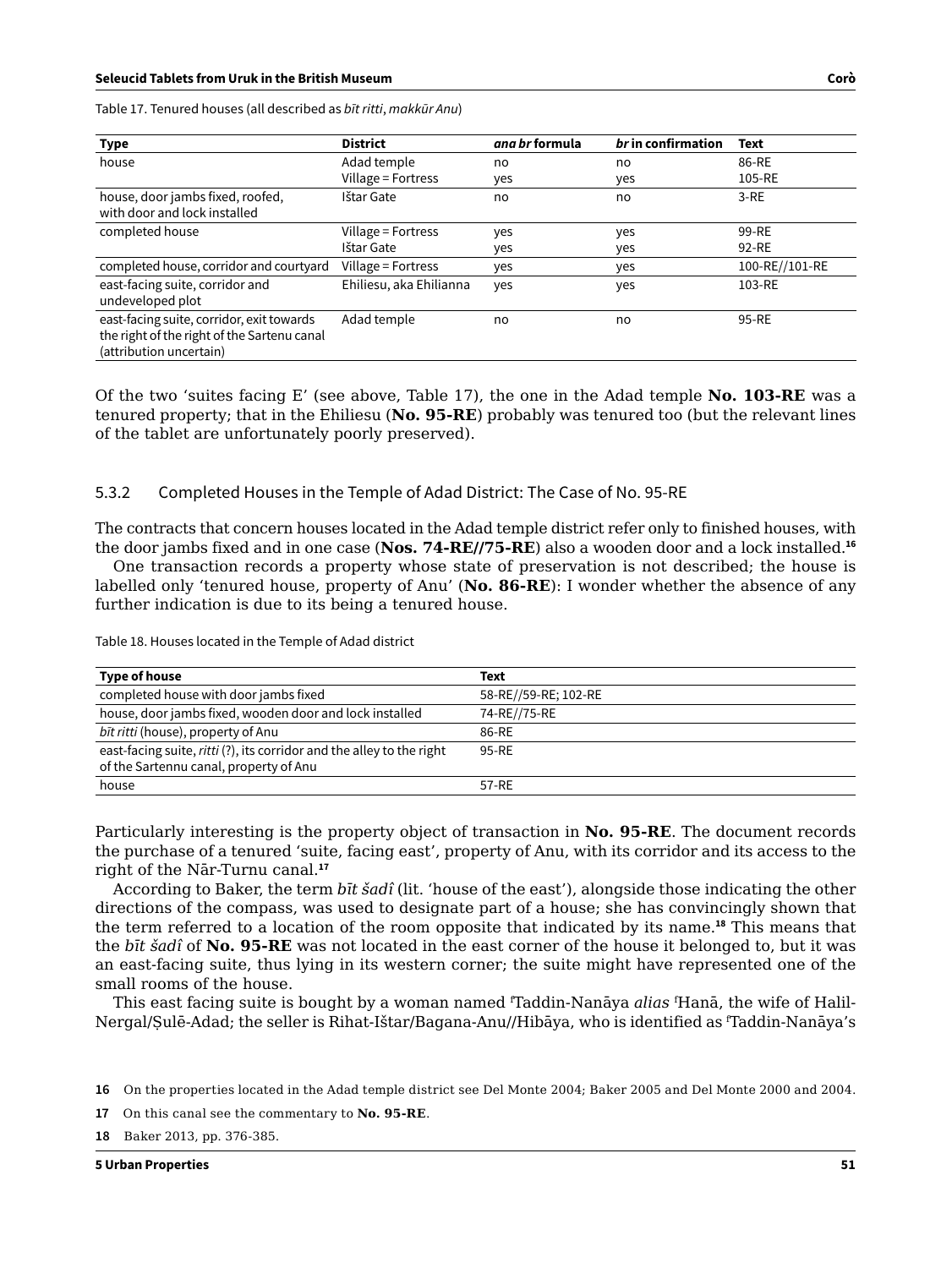father.**<sup>19</sup>** It adjoins to the north and to the east a lesser public street (the 'narrow street way of the people'); to the west the house of Anu-zēru-iddin/Nidinti-Anu//Ah; and most interestingly, to the south, it borders the house of Halil-Nergal/Ṣulē-Adad, her husband.

Apparently Halil-Nergal bought this particular house, some time earlier, from the same seller: the transaction is recorded in VDI 1955/4 5 (where Rihat-Ištar/Bagana-Anu//Hibāya is in fact the seller and Halil-Nergal the buyer).**<sup>20</sup>**

According to the description of the property, Halil-Nergal bought a north-facing completed suite of the house belonging to Rihat-Ištar, with its corridor and a completed shop, all 'properties of Anu' lying to the right of the Nār-Turnu canal, in the Adad temple district.**<sup>21</sup>** The suite borders to the north the courtyard of Rihat-Ištar; to the south the house of Idat-Anu**<sup>22</sup>**/[…]-Adad; to the west the house of Anu-zēru-iddin/Nanāya-iddin//Ah and to the east the lesser public street. We do not know if, by the time VDI 1955/4 5 was written, Halil-Nergal had already been married to Rihat-Ištar's daughter or not; what is clear is that shortly after he bought this property, his wife purchased an extra room adjacent to it.

The suite's size is not given in **No. 95-RE**. However, Halil-Nergal in VDI 1955/4 5 buys a property, consisting of a suite, a shop and a corridor, measuring  $31 \times 11$  cubits in total, for 15 š of silver; conversely, the price paid by his wife f Taddin-Nanāya for a suite belonging to the same block, adds up to 3 š of silver, only. It is reasonable to suppose that this last one was substantially smaller.

It is likely that f Taddin-Nanāya bought the suite in order to provide her husband's property with an exit to the right of the canal. Why f Taddin-Nanāya bought it instead of Halil-Nergal (who had already conducted business with Rihat-Ištar earlier on) still remains to be explained. A possibility is that the suite belonged in the original hereditary line to some prospective heir of Rihat-Ištar other than his daughter (maybe one of f Taddin-Nanāya's brothers?) and that Taddin-Nanāya bought it from her father, to the advantage of her husband, in order to prevent the possibility of losing it upon her father's death. Another, simpler, explanation might be sought in Rihat-Ištar's need to maintain the property within the paternal family control, at the same time granting his daughter's new family the advantage of gaining access to the canal.**<sup>23</sup>**

#### 5.3.3 Size and Price of Tenured Houses

Only two of the contracts concerning tenured houses provide their size. The first (**No. 3-RE**) records the purchase of an almost rectangular, well-equipped house, in good condition, of about 30×25 cubits, for the total price of 15 š of silver; the document dates to the beginning of the Seleucid period. The second (**Nos. 100-RE//101-RE**) concerns a complete house, associated with a corridor and a courtyard; the irregular shape of the house is described as the sum of two contiguous blocks, one measuring  $13\times9.5$  cubits and the other  $14.5\times12.5$  cubits. The price paid for the property amounts to 14 š. According to the description, a dividing wall separates the house from its eastern neighbour. The document dates to the end of the Selucid period.

Despite the size of the two houses being very different, the price paid is almost identical in the two contracts This might either be due to the different location of the two properties (one in the district of the Ištar Gate, the other is located in the Fortress district) or, given the chronological gap

**22** Restoration HBTIN.

**<sup>19</sup>** *Pace* Monerie 2015, p. 441, fn. 93 (and Appendix 2), whose interpretation of the text relies on a misreading of the tablet and must be thus revised. See below the commentary to **No. 95-RE** for more details.

**<sup>20</sup>** The patronym of Halil-Nergal in VDI 1955/4 5 (obv. 13 and rev. 7) is poorly preserved. Collation of the extant traces on the original makes it likely that Halil-Nergal's patronym is Ṣulē-Adad. See also Monerie 2015, p. 441 (the suggested integration of this name as Kidin-Anu in HBTIN must thus be rejected).

**<sup>21</sup>** Collation of the tablet in July 2007 shows that the name of the canal mentioned in VDI 1955/4 5, obv. 3 is Nār-Turnu (íd *túr-nu*). The name of the canal was tentatively transliterated *dur*! *-nu* in Del Monte 2000, p. 193, who interpreted it as the Durnu canal (pp. 192 and 202). See also the commentary to **No. 95-RE** below. I wish to thank Natalia Koslova for allowing me to access the collection of the State Hermitage Museum.

**<sup>23</sup>** On arrangements between heirs in order to counteract the fragmentation of the family assets see Baker 2015, p. 402.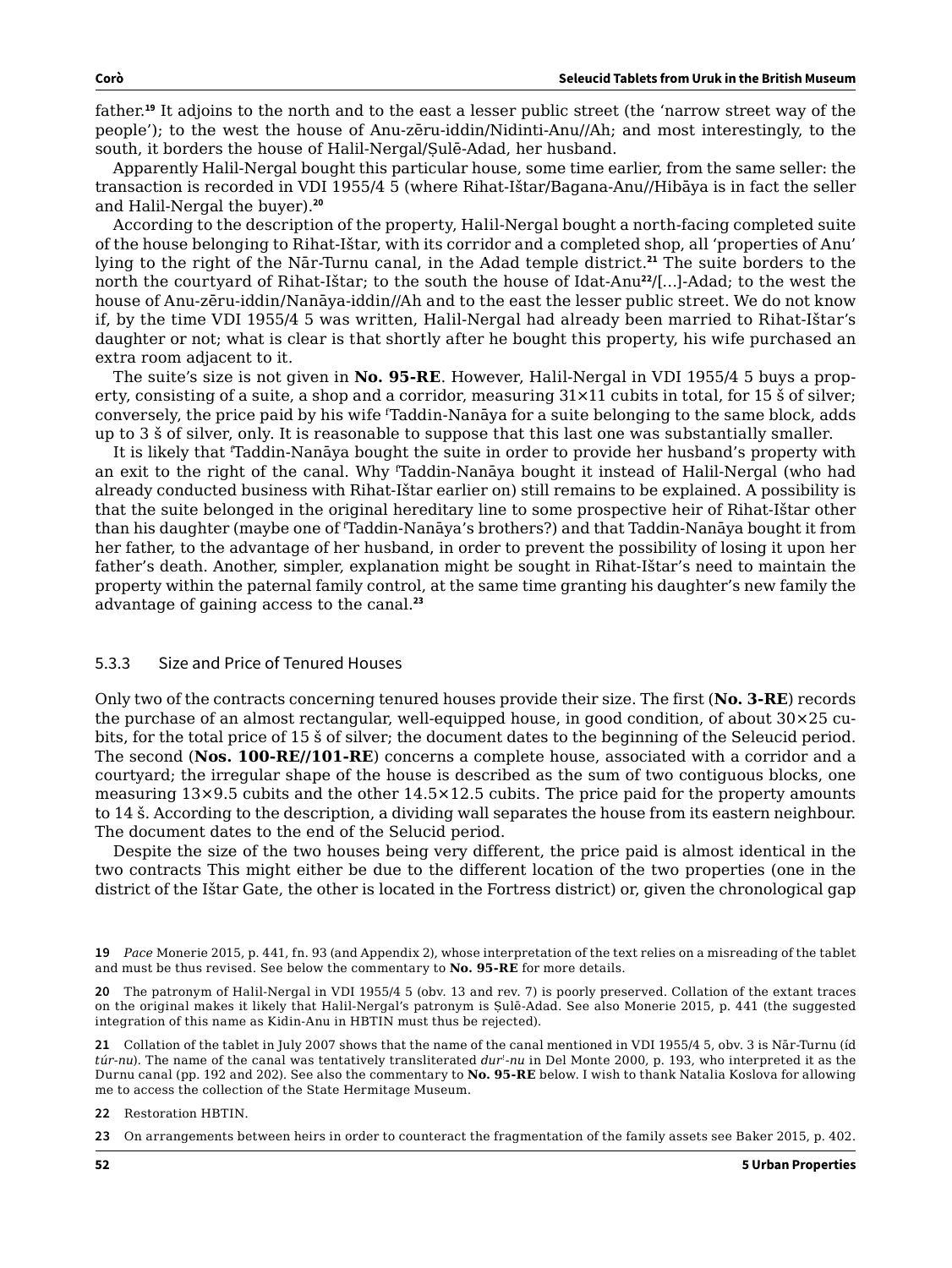between the two transactions, it might indicate a substantial change in the value of tenured houses between the beginning and the end of the Seleucid period.

Finally, it cannot be excluded that the lesser value of the tenured house described in **No. 100-RE//101-RE** reflects its particular status, as indicated by the irregularity of the property and the existence of a party wall between this house and the one located to its east.**<sup>24</sup>**

Table 19. Sizes and prices of tenured houses

| Type                                                                                                    | <b>Orientation</b>             | Text No. | <b>Size</b>                            | price                    |
|---------------------------------------------------------------------------------------------------------|--------------------------------|----------|----------------------------------------|--------------------------|
| bīt ritti property of Anu (simple sale, transfer not br)                                                | <b>NSWE</b><br>Adad            | 86-RE    | no mes                                 | $30\,\mathrm{\check{s}}$ |
| completed house, property of Anu, bit ritti,                                                            | <b>WENS</b><br><b>Fortress</b> | 99-RE    | no mes                                 | $50\,\mathrm{\AA}$       |
| <i>bīt ritti</i> (house, property of Anu)                                                               | <b>NSWE Fortress</b>           | 105-RE   | no mes                                 | 13.5S                    |
| house, bit ritti, property of Anu, completed, door jambs<br>fixed, roofed, with door and lock installed | <b>NSWE</b><br>Ištar           | $03-RE$  | $30\times25$ ca                        | 15 <sub>5</sub>          |
| house, passageway and courtyard, completed, property<br>of Anu, bīt ritti                               | <b>WENS Fortress</b>           |          | 100-RE//101-RE 13.5×9.5/14.5×12.5 14 Š |                          |
| completed house, property of Anu, bīt ritti                                                             | <b>NSWE</b><br>Ištar           | 92-RE    | no mes                                 | 13 <sub>5</sub>          |

## **5.4 Properties Located in the Village District**

A group of documents in the collection concern tenured properties that lay in districts of the city of Uruk whose names refer, variously, to the Fortress of Anu, the Village (of the temple), and the Ešgal.

The Fortress of Anu is equated to the Village of the temple in five tablets, where the district is described either simply as 'the Fortress of Anu, a.k.a. the Village' (**No. 104-RE**), or with an additional reference to the Ešgal temple as 'the Fortress of Anu, a.k.a. the Village of the temple, in the Ešgal temple' (and **Nos. 99-RE, 100-RE//101-RE, 105-RE**).**<sup>25</sup>**

Two more tablets refer either to a district of 'the Village' (**No. 97-RE**) or to the 'Ešgal district' (**No. 96-RE**) respectively; finally, a district named 'the Ehiliesu temple a.k.a. the Ehilianna, in the Fortress of Uruk' (a *hapax* in the corpus) is mentioned in **No. 103-RE** (see Table 20, below).

Table 20. Contracts mentioning the Fortress, the Village and the Ešgal

| Location                                                                               | Text No.       | Type                                                                                | Date SE |
|----------------------------------------------------------------------------------------|----------------|-------------------------------------------------------------------------------------|---------|
| Fortress of Anu aka the Village of the temple, in the Ešgal                            | 99-RE          | <i>bīt ritti</i> , property of Anu                                                  | 149 SE  |
| temple, within Uruk                                                                    | 100-RE//101-RE | bīt ritti house, passageway and<br>courtyard, property of Anu, built on             | 156 SE  |
| (Fortress of Anu aka the) Village of the temple, district<br>of the Ešgal, within Uruk | 105-RE         | bīt ritti (house, property of Anu,<br>NSWE)                                         | 160 SE  |
| Fortress of Anu aka the Village of the temple, within Uruk                             | 104-RE         | bīt ritti, property of Anu,<br>undeveloped plot                                     | (lost)  |
| District of the Village in Uruk                                                        | RE-30          | assignation of undeveloped plot,                                                    | 144 SE  |
| Ešgal temple in Uruk                                                                   | 96-RE          | bīt ritti, property of Anu                                                          | 139 SE  |
| Hiliesu temple alias Hilianna temple, within the Wall of Uruk                          | 103-RE         | bīt ritti east house, passageway<br>and undeveloped plot, property<br>of Anu (NSWE) | 159 SE  |

**24** On party walls as a factor correlating to status, see Baker 2015, p. 401.

**25** A shorter formula mentioning the 'Fortress of Anu a.k.a. the Village of the temple' occurs in **No. 104-RE** and in **No. 105-RE**. The name of the district is broken in **No. 105-RE**; its restoration as the 'Fortress of Anu aka the Village of the temple' is however possible on the basis if its connections to **No. 104-RE**: see commentary to the text below for details. It is worth noting that the scribes of the documents mentioning the Ešgal in addition to the Fortress and the Village might have been father and son: see commentary to the text below. A full analysis of the prosopography of the individuals living in this particular area of the district is currently in preparation by the present author. As noticed above, minor variations in the description of the properties in this period are the norm.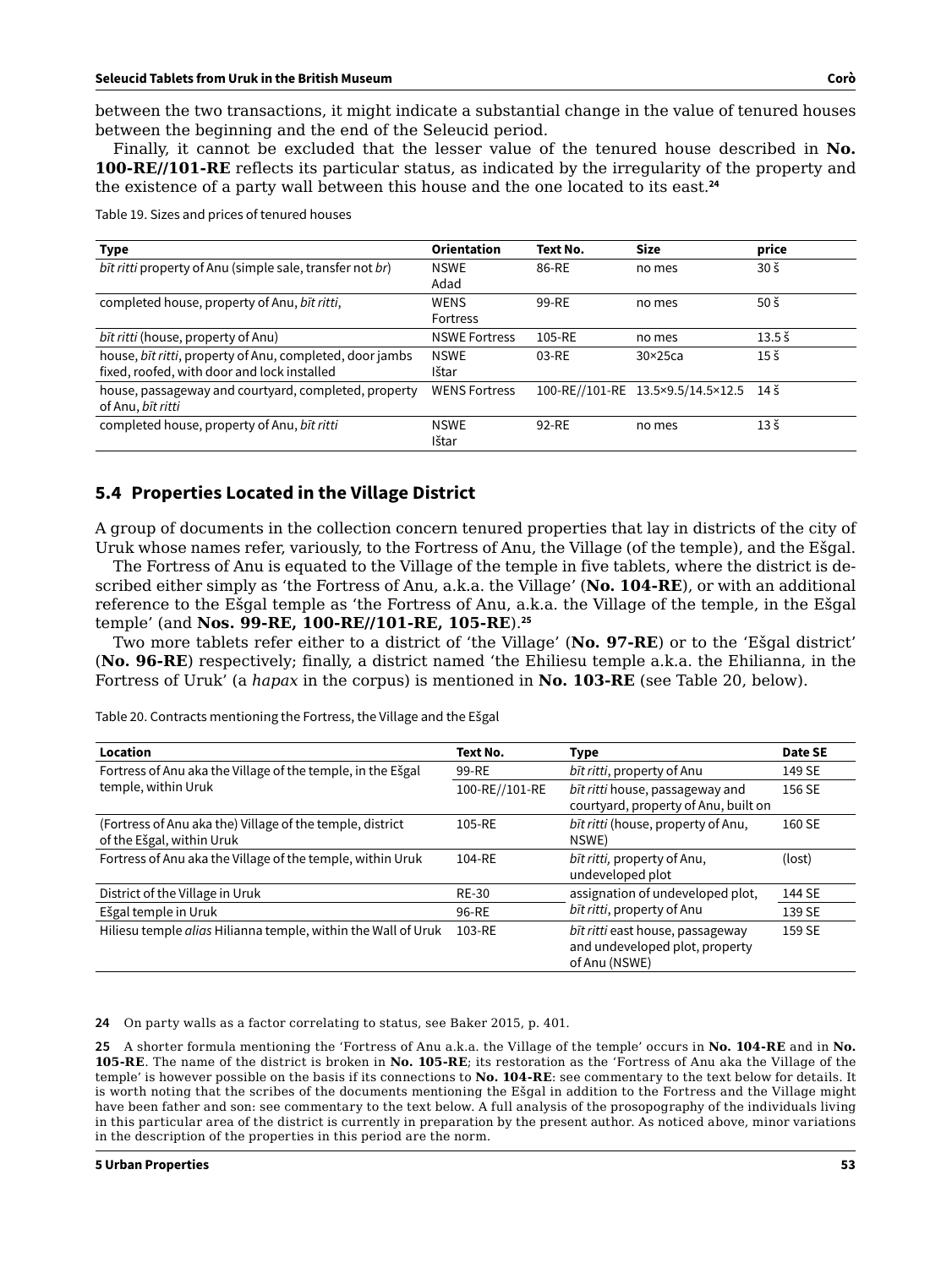According to Baker, both the Rēš and the Ešgal temples were known as the 'Fortress of Anu' already in the second century BCE, and the Ešgal district was also referred to as 'the Village': this would have been an indication that the two main temples of Uruk, together with their associated residential areas, were at that time enclosed by a perimeter wall (if not a real fortification), and conceived as fortified, probably as a means of defence against the Parthian threat, since the walls of Uruk had been already in ruins by the time.**<sup>26</sup>**

What about the different names attested in our sources, then? To what district or districts do they refer? Prosopographical connections between the documents referring to the Fortress/Village district and those mentioning the Fortress/Village+Ešgal suggest that the two formulas are simple variants for the name of the same district.

In fact, an individual named Makkaya/Arad-rēš(/Anu-ahu-ittannu), the *magallaya,* purchases both the property in the Fortress/Village district that is the object of **No. 104-RE** (an undeveloped plot) and the properties in the Fortress/Village+Ešgal district recorded in **Nos**. **100-RE//101-RE** (a house, a passageway and a courtyard) and **No. 105-RE** (a house).**<sup>27</sup>** Makkaya, who is additionally described as the owner of a house lying north of the courtyard that is part of the main property in **No. 100-RE**, has a clear interest in tenured properties that we might expect were located in the same area: it is thus plausible that at least in these cases, the district referred to is the same, whether the Ešgal is mentioned or not.

In **105-RE** Makkaya buys a tenured house from the hands of a certain Haninnā, son of <sup>f</sup> Abū. The contract is dated to 160 SE. Haninnā is also mentioned in a contract written 16 years earlier (**No. 97-RE**, dated SE 156), that records the assignation of an unbuilt plot of land, property of Anu, in the context of the *bīt ritti* system to a worker in clay of the temple named Nikolaos=Rihat-Anu.**<sup>28</sup>** The unbuilt plot lays in 'the Village' district.

As illustrated in Fig. 8, the plot adjoins to the north the house of Haninnā/<sup>f</sup> Abū/Rihat-Ištar and the exit-way of the house of Illūt-Anu/Ina-qibīt-Anu, that also borders the plot to the west; to the east, the plot adjoins the house of Idat-Anu-/Rihat-Anu; while to the south it opens onto the 'narrow street, passage of the People'.

Comparing the property assigned to Nikolaos in **No. 97-RE** with the one purchased by Makkaya in **No. 104-RE** many similarities arise.

In particular, as Fig. 9 shows, the plot described in **No. 104-RE** (that has an irregular shape and is subdivided in two contiguous plots in the description) adjoins to the south a public street, like the one in **No. 97-RE**; to the east of the plot lay a house belonging to Idat-Anu/Rihat-Anu, as in the previous contract. To the west and partly to the north is the exit of a certain Ina-qibīt-Anu/Illūt-Anu, probably the son of the Illūt-Anu/Ina-qibīt-Anu whose exit occupied the same direction in **No. 97-RE**.

It seems thus plausible that the plot described in **No. 104-RE** is the same that was assigned to Nikolaos 16 years earlier and that Haninnā, who at the time was the owner of a house to the north of the plot of Nikolaos, bought it at some point in time between 144 and 160 SE from him, maybe in order to get access to the public street. Meanwhile, following the death of Illūt-Anu, the alleys lying to the north and west of the unbuilt plot were inherited by his son Ina-qibīt-Anu. Other modifications probably occurred in the meantime, as implied by the slightly different size (and shape) of the two plots: in fact, while the eastern border of the plot described in **No. 104-RE** is still almost the same size as that of **No. 97-RE** (the 26 5/6 cubits of **No. 97-RE** are now 25 and 5/6 i.e. 9 and 5/6+16), the southern one, adjoining the street, is four cubits smaller than previously (namely, 16 cubits vs. the original 22): one might either suggest that Idat-Anu somewhat enlarged his own house at the expense of the unbuilt plot, or that the narrow strip of  $4 \times 16$  cubits that is placed between the house of Idat-Anu and the plot of Haninnā was originally not accounted for in the description, maybe because it housed some (provisional?) 'structure' not yet assigned to anybody. The plot that was originally assigned *ana bīt rittūtu* to Nikolaos adjoined to the north the house of Haninnā. In **No. 104-RE**, in place of the upper right corner of the original plot stands the house of Makkaya.

**<sup>26</sup>** Baker 2014, pp. 200-203. Conversely, Monerie thinks that the district of the Village of the temple did not lay in the vicinity of the temples themselves, but "more likely at the periphery, close to the city walls": Monerie 2015, pp. 426-427 and fn. 80.

**<sup>27</sup>** On the different spellings of this name in the texts, see commentary to **No. 105-RE** below.

**<sup>28</sup>** Corò 2012, with previous literature.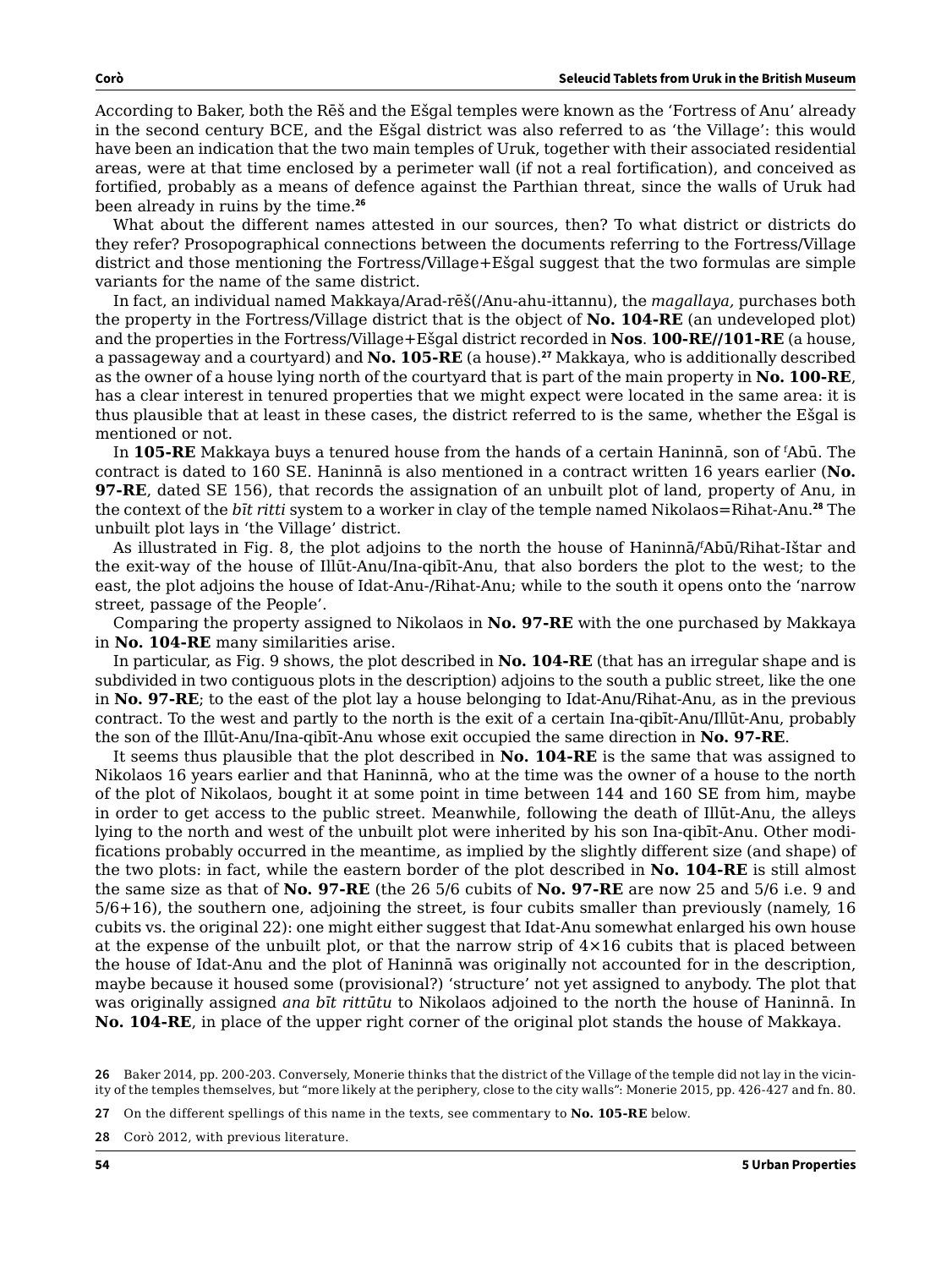

Figure 8. Property in **No. 97-RE**



Figure 9. Description of the property recorded in **No. 104-RE**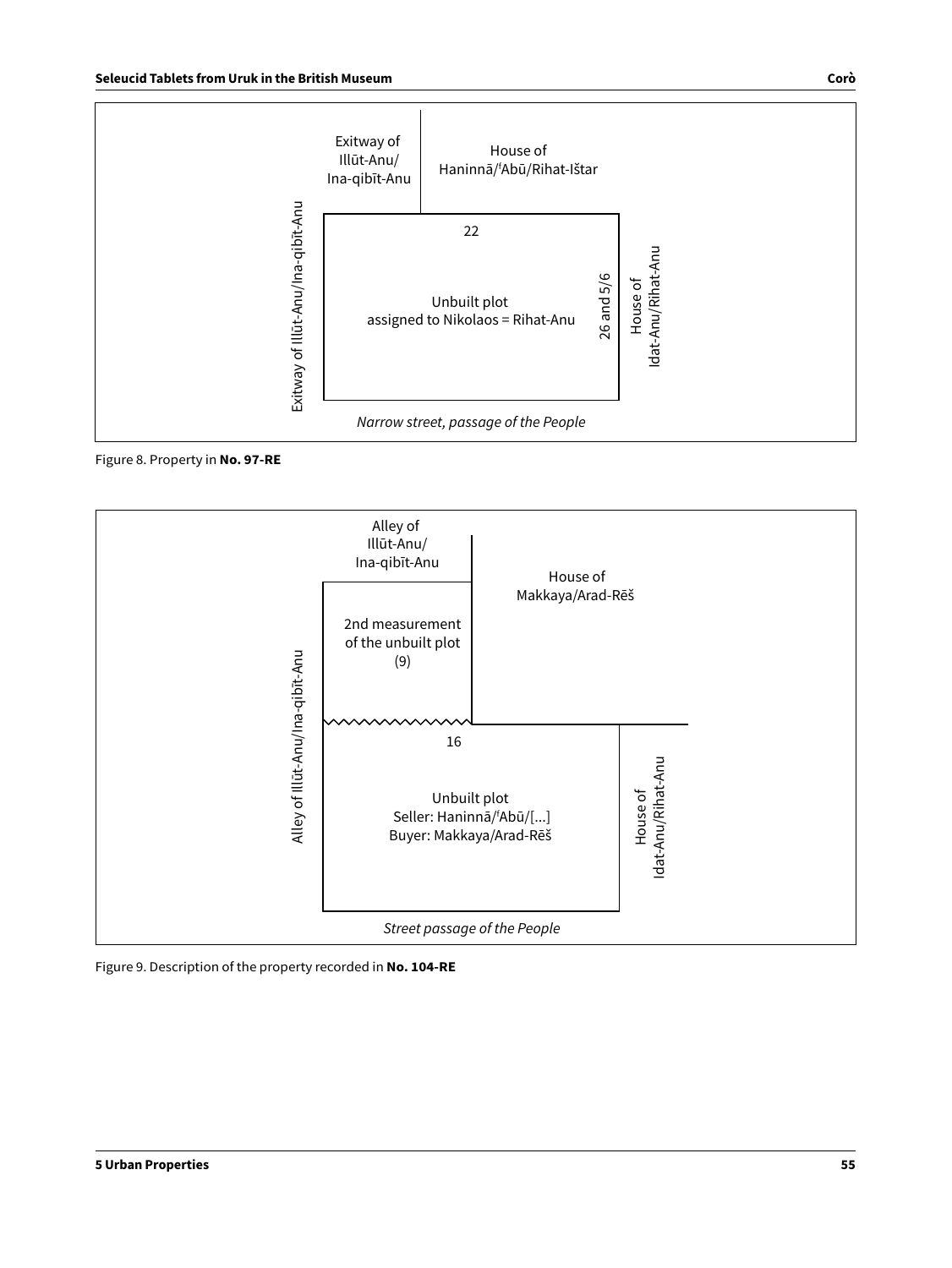A possible scenario is that Haninnā after buying the plot from Nikolaos, as required by the allocation rules, had built a house on it in the corner adjoining his already existing house, maybe with the aim of enlarging it. He then sold it to Makkaya, who some time later ended up buying what remained of the adjoined plot of tenured land that was still in the hands of Haninnā. The reason for these operations still remains unclear.

Be that as it may, if the interpretation offered so far proves correct, it would endorse the idea that the name "Village" for the district where the property recorded in **No. 97-RE** is located is used to refer to the same district that is named the "Fortress of Anu, a.k.a. the Village of the temple of the gods", in **No. 104-RE**.

**No. 97-RE** is also linked to **No. 96-RE**: in fact, they are the only two contracts from Hellenistic Uruk producing evidence for the temple practice of allocating large unbuilt plots of urban land as tenured properties, in order to develop as housing the areas that accommodated them. This practice, which required the official intervention of the temple authorities in the person of the *rāb ša rēš āli ša Uruk*, has been investigated elsewhere.**<sup>29</sup>**

The two documents, which date five years apart (**No. 96-RE** is in fact dated to 139 BC and **No. 97- RE** to 144), are written by the same scribe, i.e. Ina-qibīt-Anu/Labaši/Lišir//GA. However, while **No. 96-RE** refers to the assignation of a plot in the Ešgal temple district, **No. 97-RE** involves a plot in the Village district.

None of the individuals mentioned in **No. 97-RE**, neither as principals nor as neighbours, occurs in **No. 96-RE**, making it difficult to ascertain if 'Ešgal temple' could also be used as short for the full name of the Fortress/Village district.

In addition, **No. 96-RE** is connected on prosopographical grounds to **No. 103-RE**, which records the purchase of a 'east-facing suite' with its connected passageway and unbuilt plot in the area of the Ehiliesu temple district, a.k.a. the Ehilianna, in the 'Fortress of Uruk'.**<sup>30</sup>** In fact, the Idat-Anu *alias* Šalammāya who acts as buyer in **No. 103-RE** is the son of Haninnā/Rihat-Belēt-ṣēri, the worker on clay of the temple, who is assigned the plot of unbuilt land recorded in **No. 96-RE**. It is thus conceivable that the "Ehilianna in the Fortress of Uruk" of **No. 103-RE** is the same "Ešgal district" mentioned in **No. 96-RE**. **31**

One should stress that **No. 103-RE** and the other contracts mentioning the Fortress differ in that the first document refers to a Fortress 'of Uruk', the others to the Fortress 'of Anu'. A Fortress of Uruk is only mentioned, to my knowledge, in three documents, all dating to the early Seleucid period (**No. 17-AL**, YOS 20 18 and YOS 20 19; see 4.1.1, above). There, it is always connected to the bank of the moat and lies in the periphery of Uruk, as one might infer also from the fact that the contracts mentioning this area have arable land as object; conversely, the urban connotation of the Ehiliesu temple district and its destination as a housing area is apparent from the fact that the property described in **No. 103-RE** adjoins either houses or urban plots of lands or city streets (here included a major public street); the different names can thus be simply considered variants.**<sup>32</sup>**

**30** The peculiar nature of the property involved in this contract has been discussed above (see 5.3 Houses).

**31** If this were the case, we might also see here a point towards the connection of the Ehilianna temple with the Ešgal in the Late Seleucid period. On the location of this temple see Linssen 2004, p. 192, commentary to l. 4, with previous bibliography.

**<sup>29</sup>** See Corò 2012.

**<sup>32</sup>** The properties neighbouring the east-facing suite sold in **No. 103-RE** are detailed in Fig. 7 above; for more details see the edition of **No. 103-RE**, below.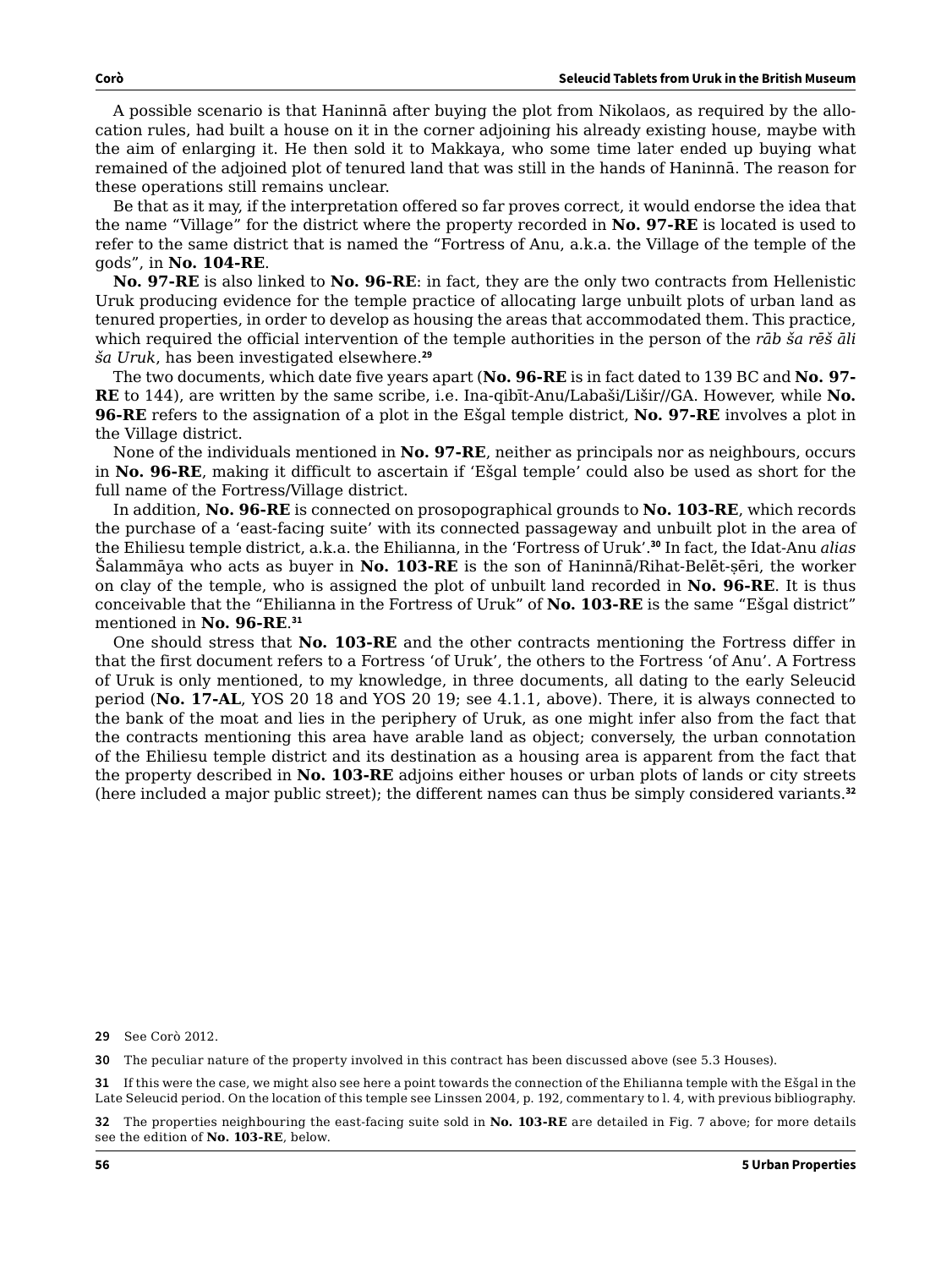## **5.5 Unbuilt Plots**

#### 5.5.1 Independent Unbuilt Plots

Independent undeveloped plots are the object of eleven contracts. Six of them record purchases (**Nos. 79-RE**; **80-RE**; **37-RE**; **81-RE**; **27-RE**; **113-RE**); one is a gift (**No. 108-RE**); one is a division (**No. 6-RE**), one is a conditional sale *ana bīt rittūtu* (**No. 97-RE**); two are assignments of tenured plots (**Nos. 96-RE**; **97-RE**), a typology that is attested in the BM collection for the first time and so far represents a hapax in Hellenistic Uruk.**<sup>33</sup>**

The plots are located in various districts of Uruk, including the Šamaš Gate, the Ištar Gate, the Lugalkisurra Gate, the Market Gate districts, the district of the Emihallake temple and that of the Fortress of Anu (see Table 21, for details). Interestingly, the last three are not among the five best documented districts of the city: the presence of unbuilt land there might indicate that these areas were still not densely occupied at this time.**<sup>34</sup>**

Table 21. Independent unbuilt plots in the BM collection

| <b>Type</b>                                    | <b>District</b>                                 | <b>Transaction</b>         | Text No.     |
|------------------------------------------------|-------------------------------------------------|----------------------------|--------------|
| <b>Regular plots</b>                           |                                                 |                            |              |
| undeveloped plot                               | Šamaš Gate                                      | sale                       | 79-RE; 80-RE |
|                                                |                                                 | gift                       | 108-RE       |
|                                                | Ištar Gate                                      | sale                       | 37-RE        |
|                                                | Temple Mihallake                                |                            | 81-RE        |
|                                                | Market Gate                                     |                            | 27-RE        |
|                                                | (unknown)                                       |                            | 113-RE       |
| undeveloped plot divided with a partition wall | Lugalkisurra Gate                               | division                   | 6-RE         |
| <b>Tenured plots</b>                           |                                                 |                            |              |
| undeveloped plots, property of Anu             | Village                                         | Allocation ang bīt rittūtu | 97-RE        |
| undeveloped plots, property of Anu             | Ešgal temple                                    |                            | 96-RE        |
| undeveloped plot, bit ritti, property of Anu   | Fortress of Anu alias<br>Village of the temples | Sale ana bīt rittūtu       | 104-RE       |

#### 5.5.2 Tenured Unbuilt Plots

Within the BM collection, only unbuilt plots located in the district of the Fortress of Anu/Village are classified as tenured properties; here belong also the two plots that are the object of allocations *ana bīt rittūtu*, following a written order issued by the *rāb rēš āli* of Uruk. It has been argued elsewhere that these documents reflect the origins of a new process of allocation of land enacted by the temple, in order to develop the areas they involve as housing.**<sup>35</sup>**

The allocation of unbuilt plots of land *ana bīt rittūtu* entailed for the owner the obligation to build a house on it and settle there, and to fulfil specific services on behalf of the temple, upon request. As the evidence on tenured houses located in the same district show, the owner of the plot, after improving the property, could sell it, making a profit out of it: the obligations connected to the property had to be taken over by the new owner, as the formulary of the contracts explicitly states ("this house belongs as a *bīt ritti* to PN, forever").

Tenured independent unbuilt plots are, on the contrary, only rarely sold in Hellenistic Uruk:**<sup>36</sup>** this might indicate that improving them before selling, while not a precondition, was the norm (represent-

**35** On these contracts see above § 5.4. On the *bīt ritti* system, see Corò 2012.

**36** See Baker 2005, pp. 30-33 for a survey; **No. 104-RE** may now be added to the documents listed there.

**<sup>33</sup>** Corò 2012.

**<sup>34</sup>** On independent *kišubbû* plots as an index of occupation density within the city, see Baker 2009, esp. pp. 93-95.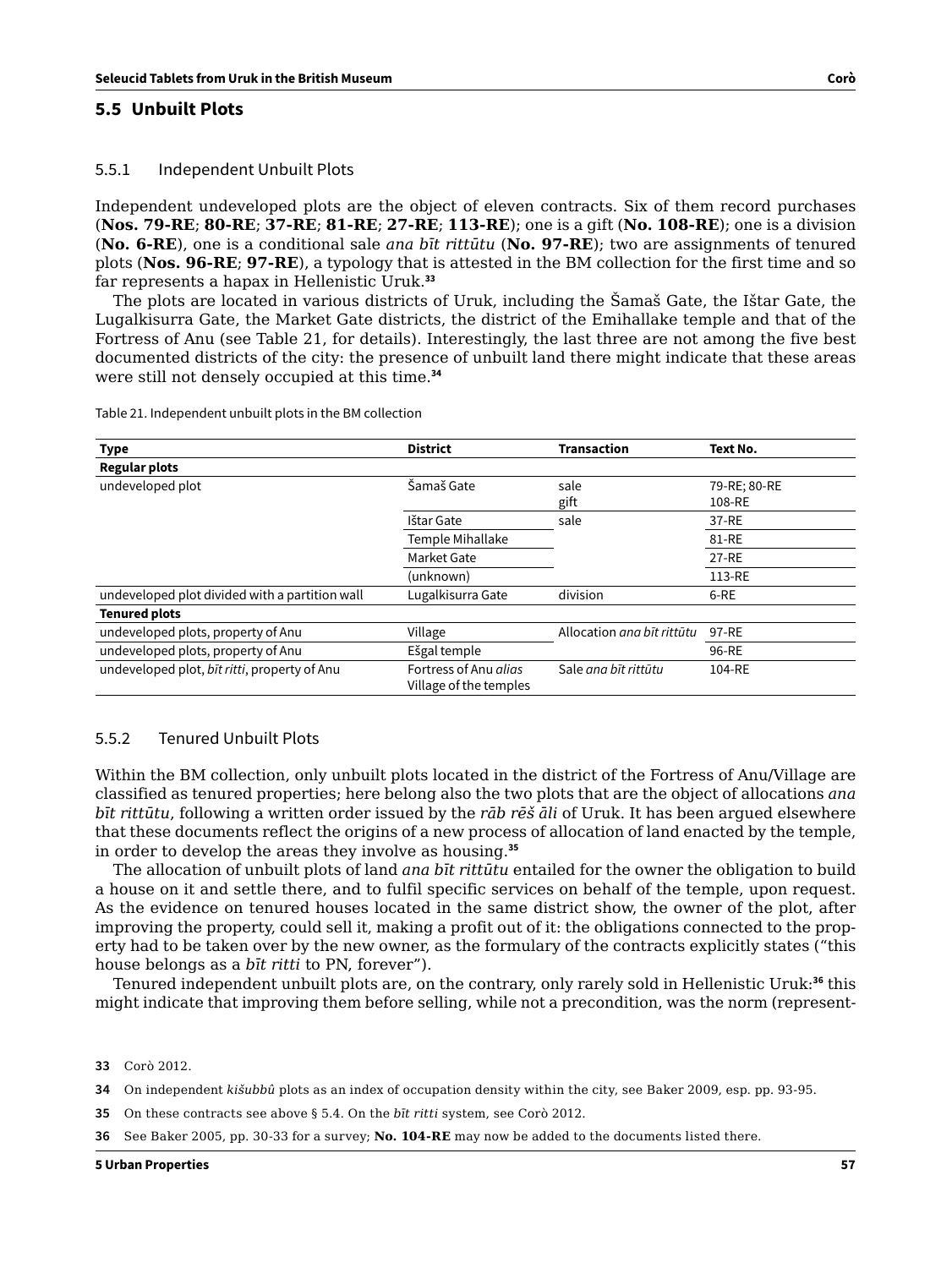ing an advantage from both the seller's and buyer's perspectives). Exceptions, such as the one that might be represented by **No. 104-RE** (discussed above), find a rationale in the complex business relationship linking the buyer and the seller.

### 5.5.3 Untenured Unbuilt Plots

We have evidence for eight *kišubbû*s that are not qualified as tenured properties in the collection. None of them lays in the Village district.

As Baker recently suggested, unbuilt plots next to urban properties were often purchased by individuals aiming at extending their own properties.**<sup>37</sup>** This might have been the case in **No. 37-RE**, where Anu-ahhē-iddin buys, for 6 š of silver, an almost square *kišubbû*, measuring 23×22 cubits, in the Ištar Gate district; the plot adjoins to the north Anu-ahhē-iddin's access-way and to the west his own house.

Among the untenured unbuilt plots which are the object of our contracts is also one that is divided by a party wall (**No. 6-RE**), probably in connection with a division of inheritance between members of the same family. The practice of dividing plots for hereditary purposes may also be implied in the description of the unbuilt plots located in the Šamaš Gate district which are the object of **Nos. 79-RE** and **80-RE**, for which we know that they are "2/3 of half of a *kišubbû*" and "a half share in a *kišubbû*, that he owns jointly with his brothers".

## 5.5.4 Unbuilt Plots Belonging to a House Complex

Nine contracts mention unbuilt plots belonging to a house complex (see Table 22). They are part of houses (both finished or not) and may be associated also with other structures, such as corridors and courtyards. The contracts give no explicit information on their use.**<sup>38</sup>**

**No. 103-RE** refers to an unbuilt plot transferred in connection with part of a house and a corridor (this text has been discussed above).

| <b>Type</b>                                                     | Text                       |
|-----------------------------------------------------------------|----------------------------|
| house(s) and undeveloped plot(s)                                | 63-RE; 42-RE; 21-RE; 32-RE |
| completed house and undeveloped plot                            | 14-RE: 33-RE: 45-RE        |
| completed house and undeveloped plot (used as / and?) courtyard | 65-RE                      |
| east-facing suite, corridor and undeveloped plot                | 103-RE                     |

Table 22. Unbuilt plots belonging to a house complex

# **5.6 Shops**

Two contracts in the collection concern *kuruppu*s, i.e. shops (see Table 23).

Table 23. Shops in the BM collection

| <b>District</b>           | Transaction | Type           | Text  |
|---------------------------|-------------|----------------|-------|
| lost                      | sale        | completed shop | 60-RE |
| $\tilde{ }$<br>Samaš Gate | sale        | completed shop | 93-RE |

**<sup>37</sup>** Baker 2009, p. 93.

**<sup>38</sup>** Baker suggests that they might have housed ephemeral structures. Baker 2009, pp. 92-93.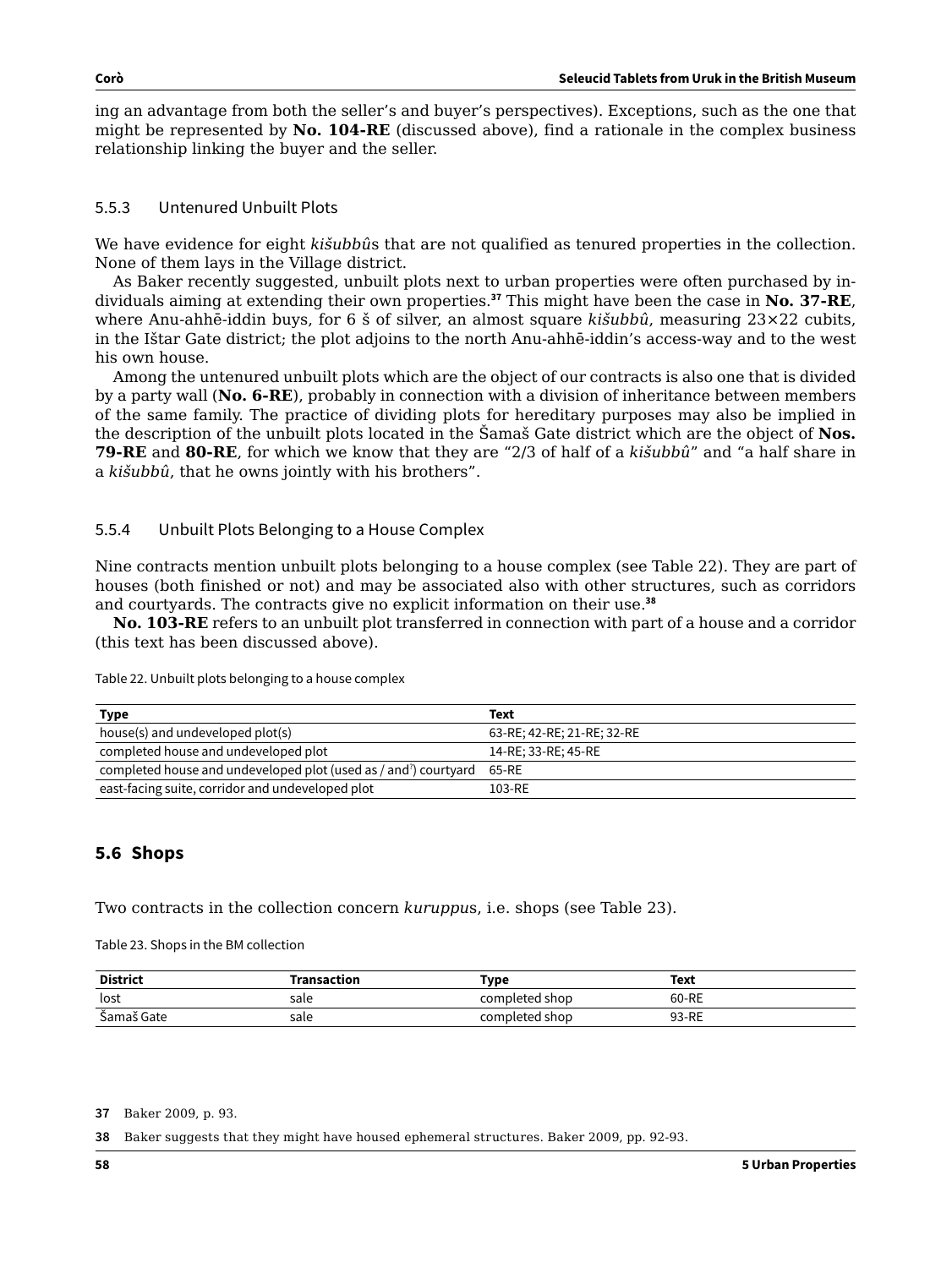Discussing the meaning of the term *kuruppu*, **<sup>39</sup>** Baker has noted that in the Hellenistic period these structures shared a number of typical features: in particular, they were more valuable than other types of urban properties; they were characterised by a good location, usually on a major public street; they were bordered at a rear by a house (or in one case an unbuilt plot); they were typically situated next to another *kuruppu*, on the same street front,**<sup>40</sup>** and were rectangular in shape (with one of the short sides adjoining the street).

The data drawn from our two documents confirm the scenario outlined by Baker for the location of the *kuruppu*s; conversely, differences may be noticed with regard to the price and the specific side adjoining the street.

Both the *kuruppu* described in **No. 60-RE** and the one in **No. 93-RE** bordered on the 'wide street, way of the gods and the king'. A house lay most probably to the north of the *kuruppu*, i.e. opposite the street, in **No. 60-RE**: the name of the owner and the type of property are lost; however, since to the west and to the east the *kuruppu* adjoined the house of Tattannu and its second measurement, respectively, it is not unlikely that a block of the same irregularly shaped house laid north of it.

The *kuruppu* described in **No. 93-RE** adjoined the public street to the east; to the west stood an unbuilt plot belonging to Anu-zēru-iddin/Anu-uballiṭ//EZ, whose properties (a house and alley) bordered on the *kuruppu* also to the north and to the south.**<sup>41</sup>**

While the *kuruppu* described in **No. 60-RE** (whose location within the city is lost) was clearly rectangular in shape, with a shorter side measuring about one third of the longer (16×5 1/2 cubits), and had one of its short sides adjoining the street, the other (**No. 93-RE**) was almost square (measuring 8 1/3×9 cubits) and adjoined the street on the (slightly) longer side. Additionally, no *kuruppu* bordered on the main one in either case, and the *kuruppu* in **No. 93-RE** was sold for 4 š of silver only (the purchase price is lost in **No. 60-RE**), a price exceptionally low compared to that of other *kuruppu*s; a discrepancy for which I have, at present, no plausible explanation.

#### 5.6.1 Ownership Patterns: Women and *kuruppu*s

**Nos. 60-RE** and **93-RE** share two additional features that may be useful in order to investigate the ownership patterns of this type of properties. First, both documents involve women as sellers (and also as guarantors, together with a male relative of theirs); second, the properties adjoining the *kuruppu*s on the three sides other that bordering on the public street belong to the same individual.

I will take into consideration the question of women first. The association of women and *kuruppu*s seems to be a key-feature of this type of transactions: as Table 24 shows, six out of nine contracts from Hellenistic Uruk concerning *kuruppu*s record a woman, either as the owner of shops bordering the main one (BRM 2 1; BiMes 24 34), or as the seller (BiMes 24 33; BiMes 24 34; RIAA<sup>2</sup> 293; **Nos. 60-RE** and **93-RE**); one document features two women, one as the seller and the other as the buyer (BiMes 24 34).**<sup>42</sup>**

**40** Baker 2010.

**41** It is interesting to note that an individual named Anu-zēru-iddin/Anu-uballiṭ appears as the owner of a *kuruppu* and an unbuilt plot in the Šamaš Gate district 35 years later, in SE 165, as we know from RIAA<sup>2</sup> 295//BRM 2 50; we might expect that the two properties did not lay much apart from one another.

**<sup>39</sup>** On the reading of *kuruppu*s as "shops'' see Baker 2010. A reading "shops" (in Italian, "botteghe") for these buildings was first suggested by Del Monte, who also pointed out that they regularly adjoined the Processional Way (i.e., the major public street) and had the housing quarters at a rear (Del Monte 2000, p. 179, fn. 7, and p. 200).

**<sup>42</sup>** *Kuruppu*s are mentioned also in BiMes 24 37, BiMes 24 46//RIAA2 295 and VDI 1955/4 5, but no woman appears as owner in these documents.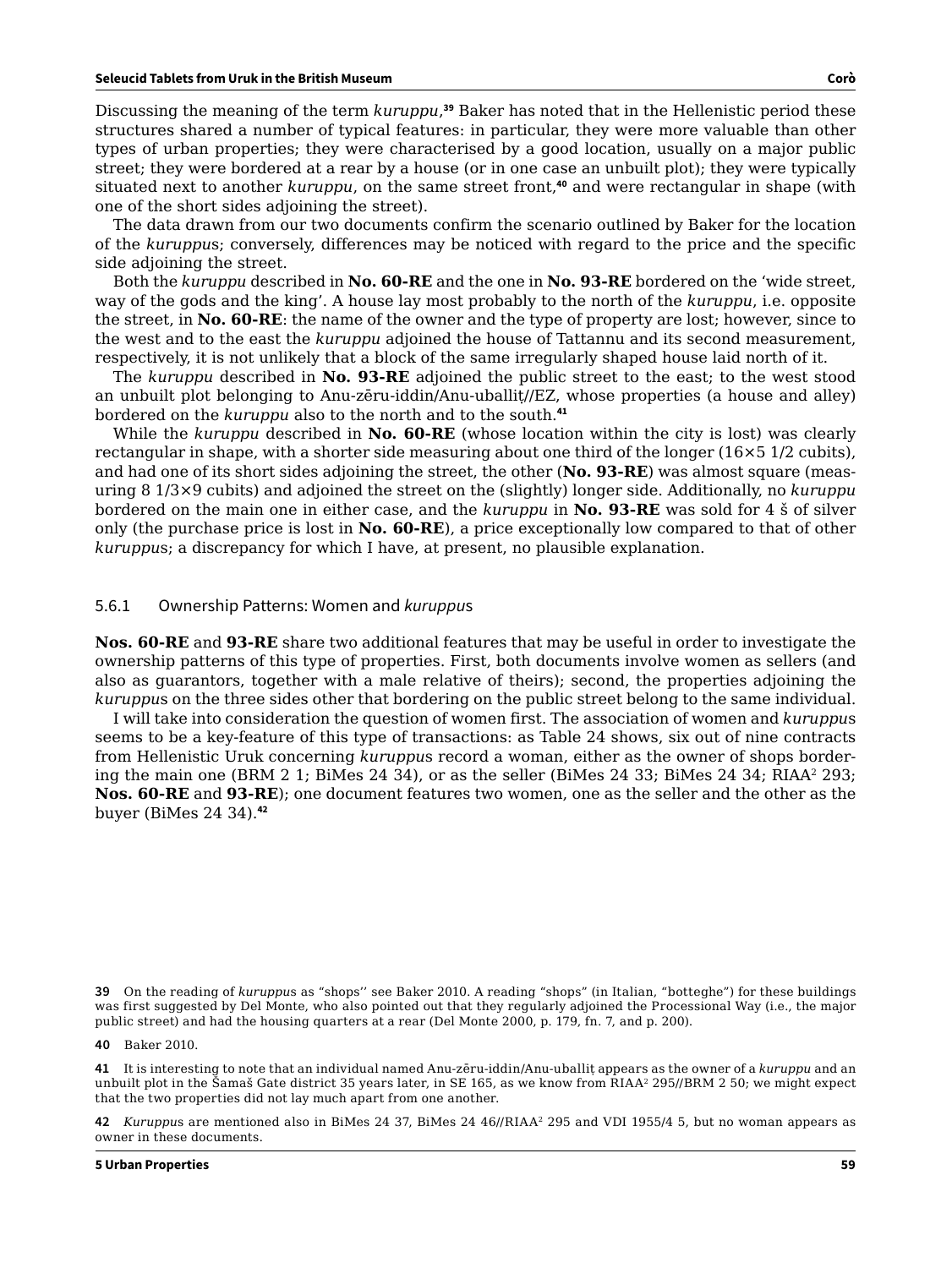| $\sim$ |  |  |
|--------|--|--|
|        |  |  |

| Text                  | <b>District</b>  | <b>Transaction</b> | <b>Women involvement</b>            |
|-----------------------|------------------|--------------------|-------------------------------------|
| <b>BRM 21</b>         | Orchard          | lease of $k$ .     | owner of k., bordering the main one |
| <b>BiMes 2433</b>     | Ištar Gate       | sale of k.         | seller                              |
| <b>BiMes 24 34</b>    | Ištar Gate       | sale of k.         | seller                              |
|                       |                  |                    | buyer                               |
|                       |                  |                    | owner of k., bordering the main one |
| RIAA <sup>2</sup> 293 | Lugalirra temple | sale of k.         | seller                              |
| 60-RE                 | lost             | sale of $k$ .      | seller                              |
| 93-RE                 | Šamaš Gate       | sale of k.         | seller                              |

Table 24. Women in documents involving *kuruppu*s

The question arises why women so frequently held *kuruppu*s. It would be tempting to see an answer to this question in the connection between the function of the *kuruppu* and some typical womenrelated activities. However, both their interpretation as 'shops' and the fact that this pattern of feminine ownership is a trend but not a rule, would not fit this scenario very well.

An alternative explanation might be sought in the location of the *kuruppu*s: lying on a public street and representing a sort of 'appendix' of the house that (usually) stood behind it, *kuruppu*s might have been preferential items in connection with dowries. The woman's family might have preferred to assign her, as part of the dowry, a 'functional room' facing the street, instead of any other more internal part of the house, as a contract such as **No. 93-RE** might suggest: here, in fact, the properties bordering the *kuruppu* of f Šupêltu belonged to an individual who might have been her grand-uncle (as shown in Fig. 10).**<sup>43</sup>**